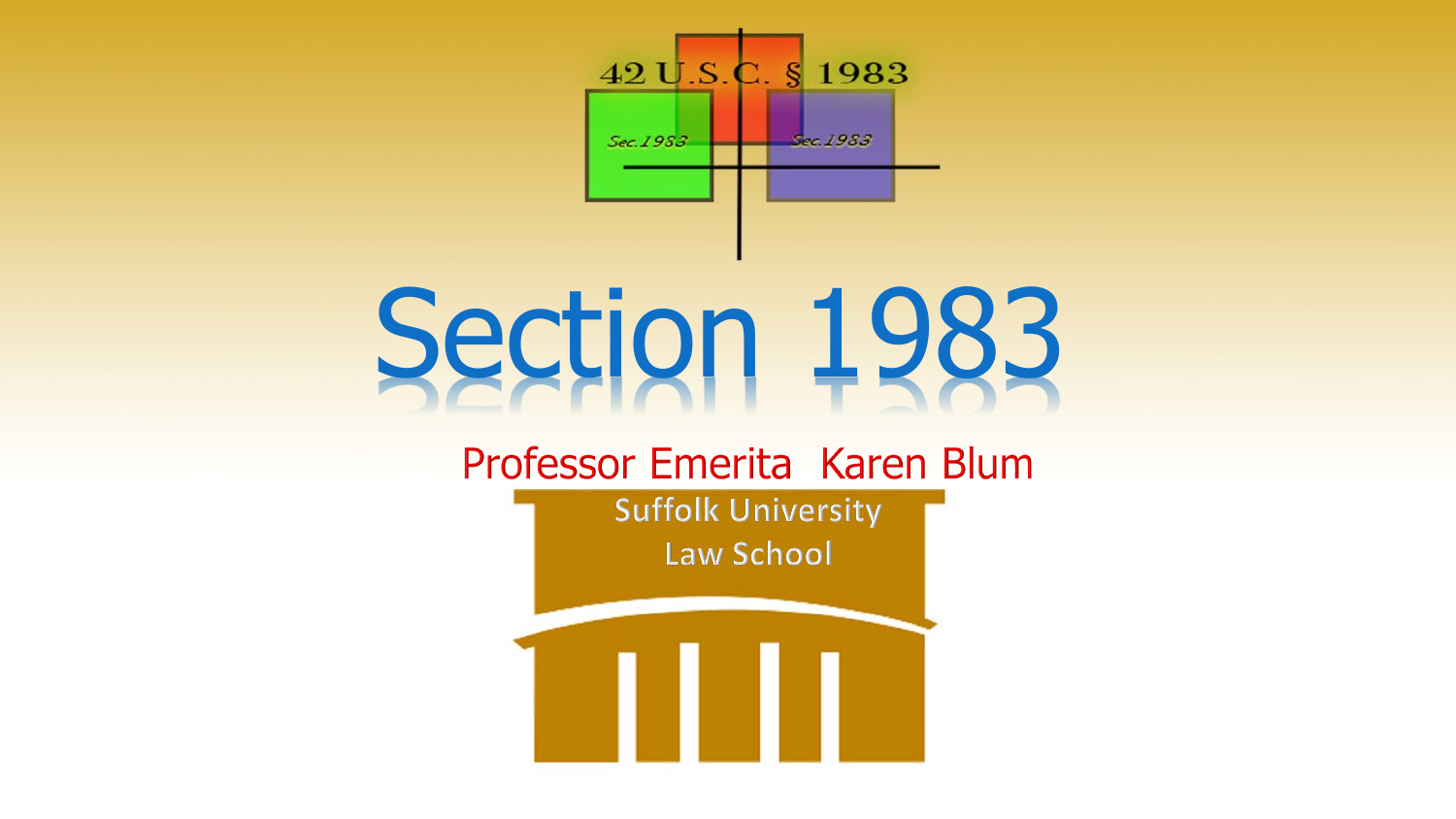

- Every Person who
- Under Color of State Law
- Subjects or Causes to be Subjected
- Any Citizen or Other Person Within the Jurisdiction thereof to the
- Deprivation of Any Rights, Privileges, or Immunities Secured by the
- Constitution and laws [of the United States]
- Shall be liable to the Party Injured in
- Action at Law, Suit in Equity, etc....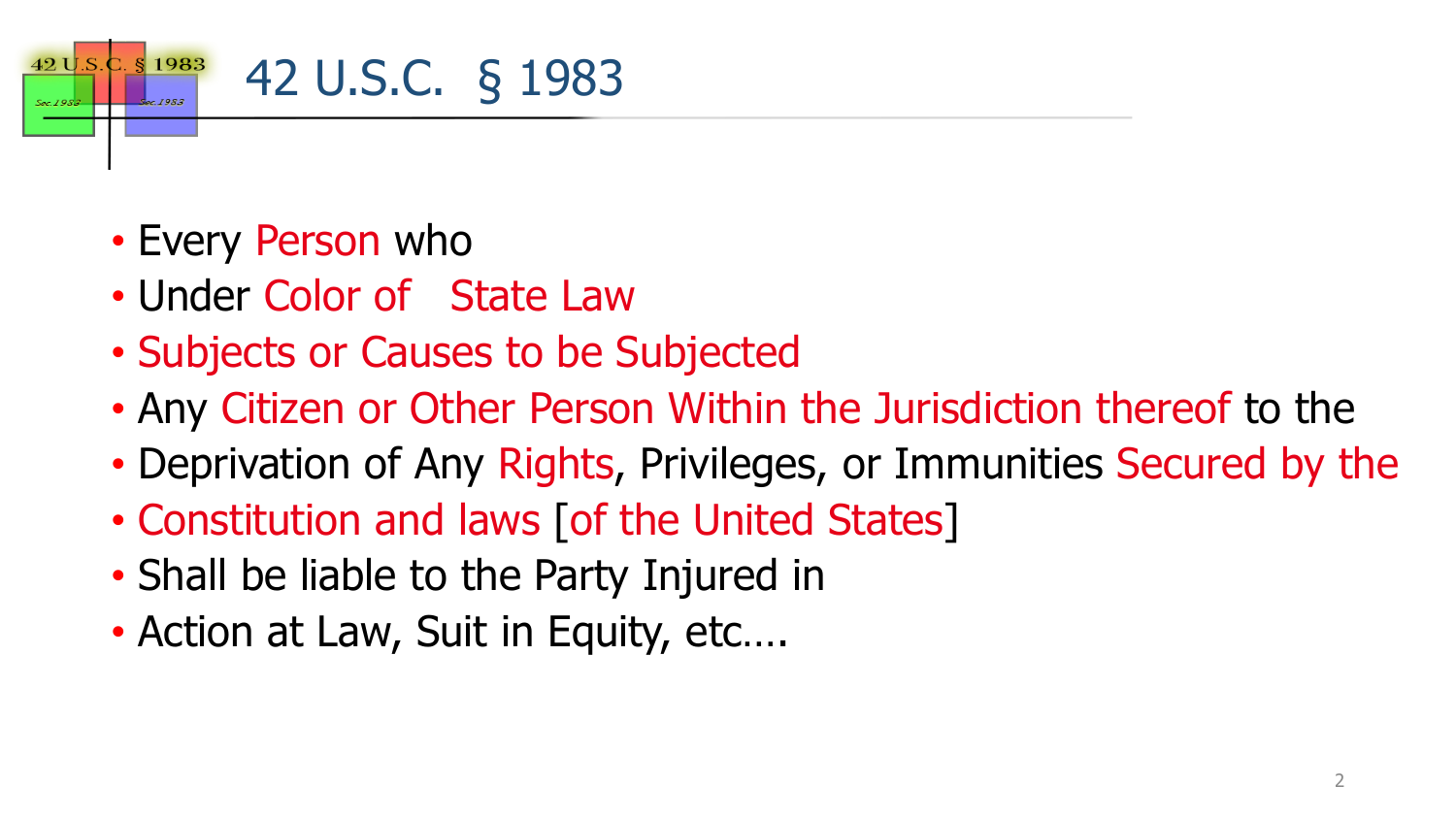

- Statute creates no substantive rights; merely creates remedy
- Concurrent jurisdiction in state & federal courts
- Challenged conduct must effect deprivation of right secured by **Federal** Constitution or Laws. Virginia v. Moore (U.S. 2008)
- Challenged conduct must be committed under color of **State** law.
- § 1983 imposes no "state of mind" requirement.
- No respondeat superior (applies to private corporations as well)
- State personal injury s/l applies (*Wilson v. Garcia* (1985))
- federal law controls accrual of cause of action (*Wallace v. Kato* (2007))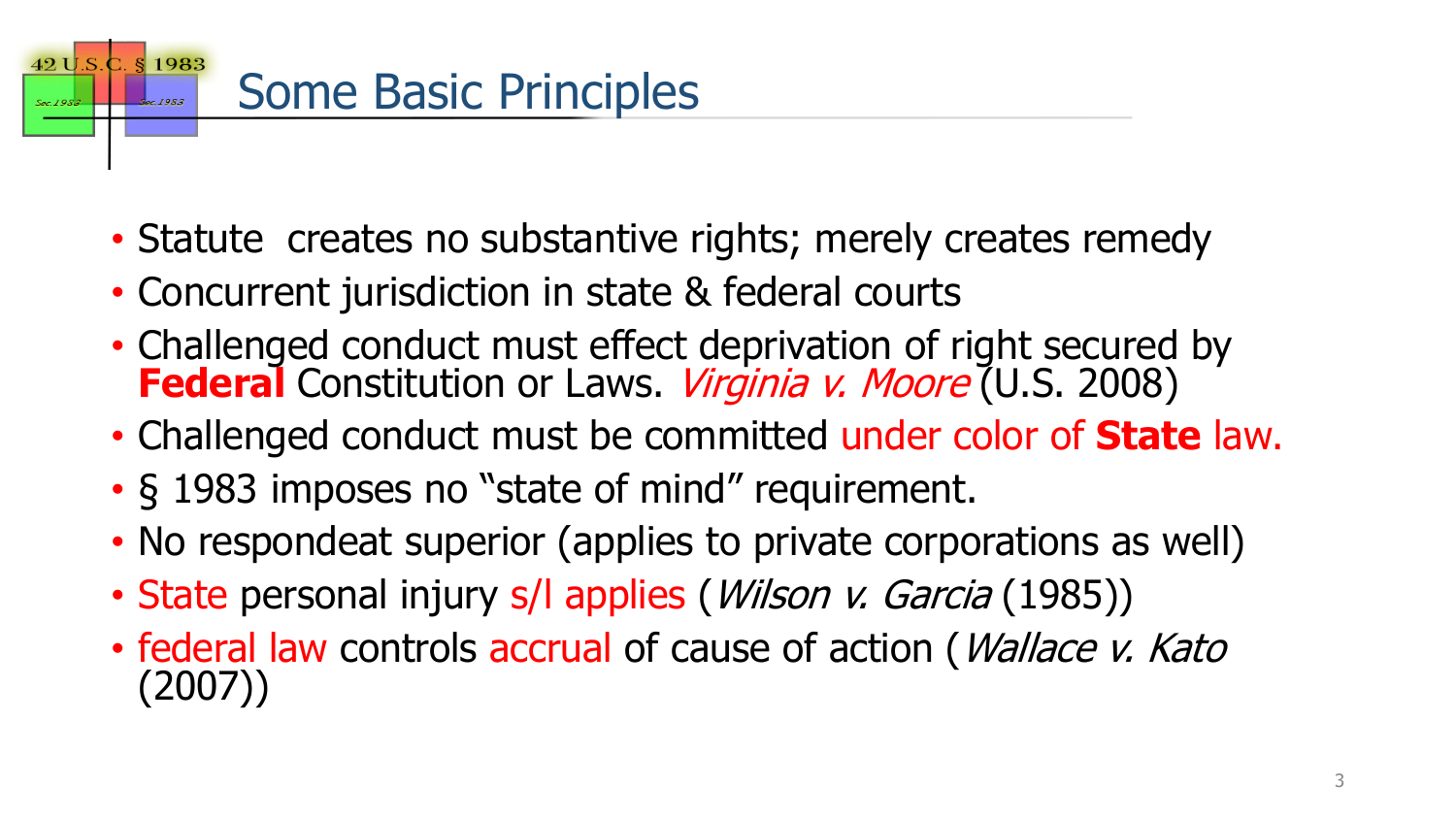### § 1983 Under Color of State Law

 $42U.S$ 

- "Under color of law" includes "misuse of power, possessed by virtue of state law and made possible only because the wrongdoer is clothed with the authority of state law." Monroe v. Pape (1961)
- Officers employed by City or State may act under color of *federal law* if engaged in an operation controlled and operated by federal law enforcement agency.
- A private entity that contracts to operate a prison or provide medical services at a jail can be sued under § 1983 because it is carrying out a traditional state function.
- Employees of such corporations may be sued under Section 1983, but may not be able to invoke QI defense. Richardson v. McKnight (U.S. 1997)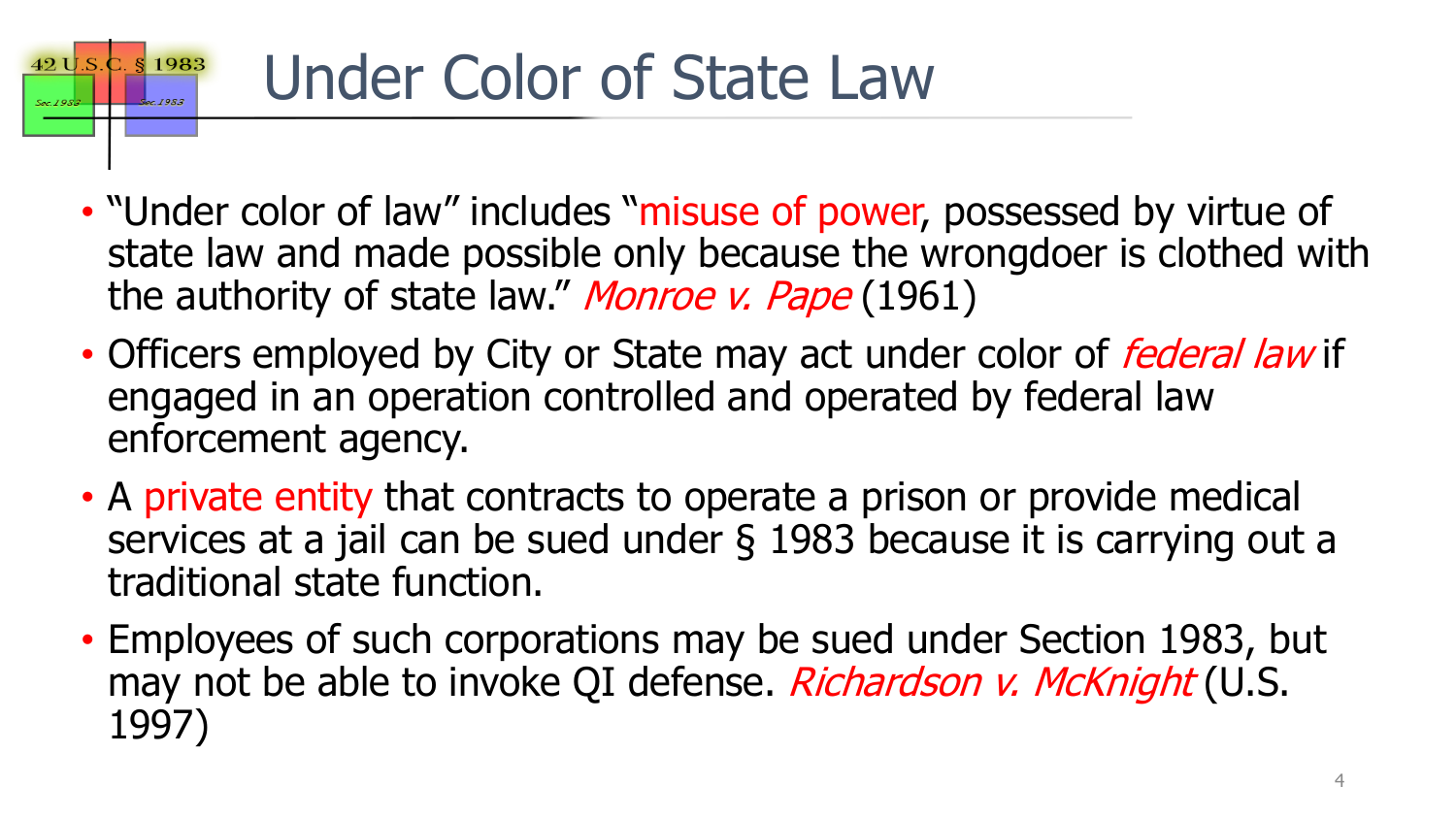# No Exhaustion Requirement

42 U.S

 $Soc.198$ 

§ 1983

- State judicial or administrative remedies need not be exhausted before seeking relief under section 1983.
- BUT: If representing a person confined in jail, prison, or any other correctional facility, the PLRA will apply and exhaustion of administrative remedies that are available will be required.
- "No action shall be brought with respect to prison conditions under section 1983 of this title, or any other Federal law, by a prisoner confined in any jail, prison, or other correctional facility until such administrative remedies as are available are exhausted."
- This requirement "applies to all inmate suits about prison life, whether they involve general circumstances or particular episodes, and whether they allege excessive force or some other wrong." Porter v. Nussle, 534 U.S. 516, 532 (2002).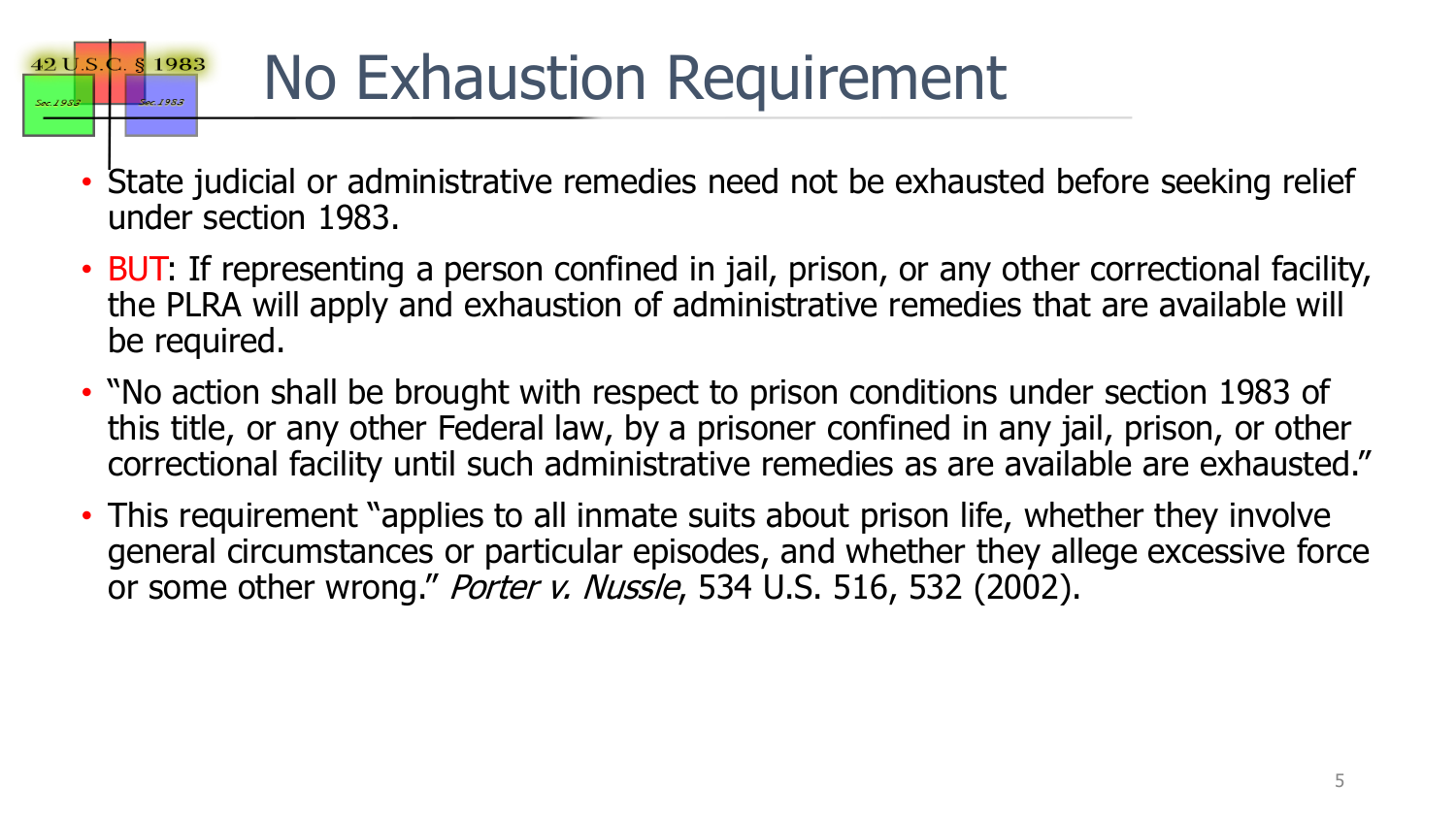# No Exhaustion Requirement

 $42U.S$ 

§ 1983

- Ross v. Blake (2016) (An inmate must exhaust available remedies, but need not exhaust unavailable ones.)
- Court identifies three kinds of circumstances in which an administrative remedy, although officially on the books, is not capable of use to obtain relief.
	- 1. An administrative procedure is unavailable when (despite what regulations or guidance materials may promise) it operates as a simple dead end.
	- 2. An administrative scheme might be so opaque that it becomes, practically speaking, incapable of use.
	- 3. When prison administrators thwart inmates from taking advantage of a grievance process through machination, misrepresentation, or intimidation, such interference with an inmate's pursuit of relief renders the administrative process unavailable.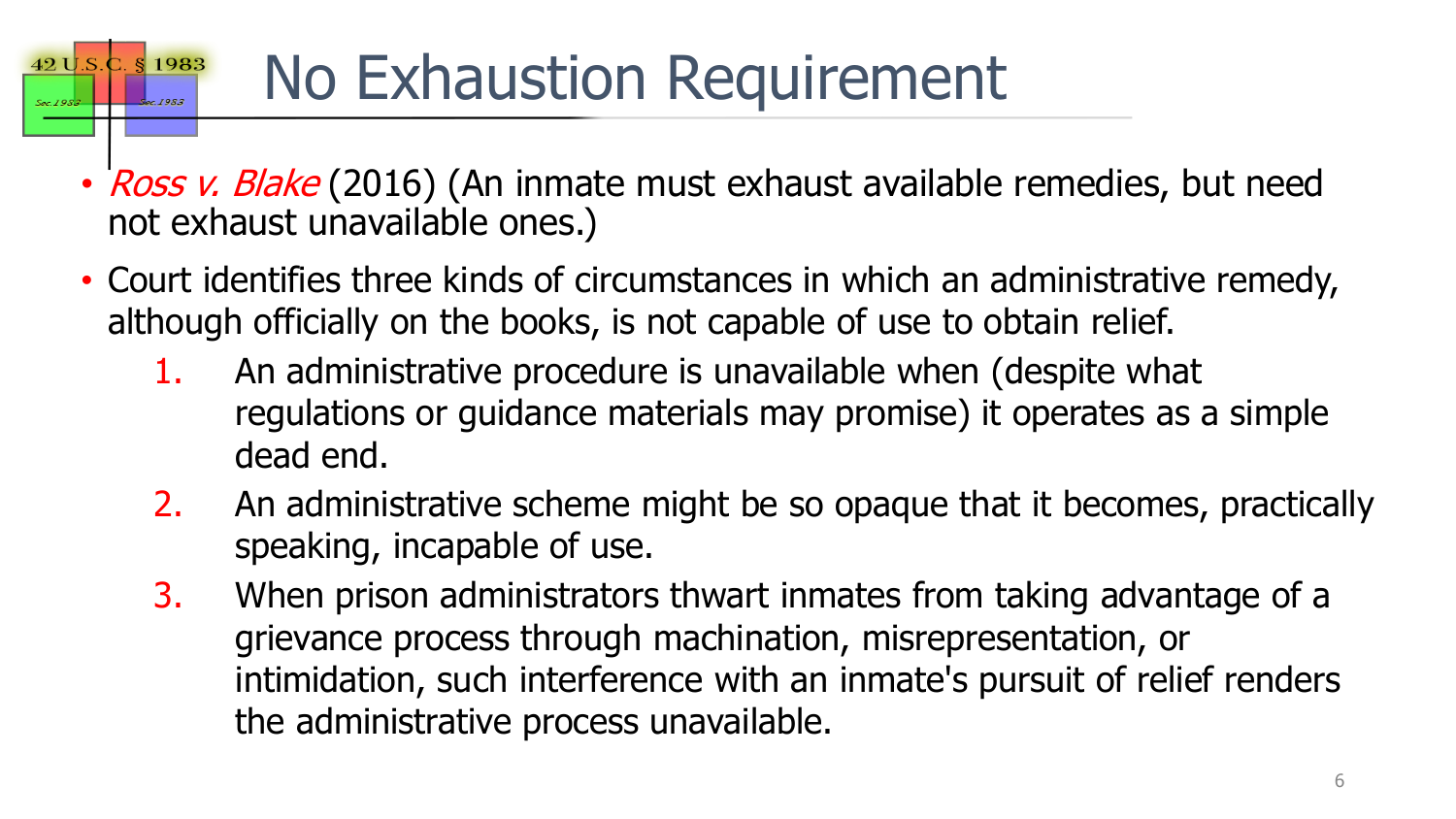

Heck v. Humphrey (1994), Wallace v. Kato (2007), McDonough v. Smith (2019): Cases that Affect the Accrual of Certain Claims

- When a state prisoner seeks damages in a § 1983 suit, the district court must consider whether a judgment in favor of the plaintiff would necessarily imply the invalidity of any outstanding conviction or sentence.
- If it would, the complaint must be dismissed unless the plaintiff can demonstrate that the conviction or sentence has already been invalidated or called into question by issuance of a writ of habeas corpus. The claim does not accrue until there has been a such favorable termination. *Heck v. Humphrey*
- *Wallace* held that some claims (e.g., false arrest) fall outside the ambit of *Heck* when a conviction is merely "anticipated" and such claims may be filed while the criminal proceedings are ongoing. (**Note**: a court may stay such claims until termination of the criminal proceedings)
- The Court's recent decision in *McDonough v. Smith* (2019) finds concerns underlying *Heck* applicable to certain fabrication-of-evidence claims and concludes that such claims, like common law malicious prosecution claims, do not accrue until there has been a favorable termination.
- Thus, McDonough extended Heck's rationale to section 1983 fabrication-of-evidence claims brought during pending criminal prosecutions.
- See "Overview" Outline for collection of Post-McDonough cases by Circuit.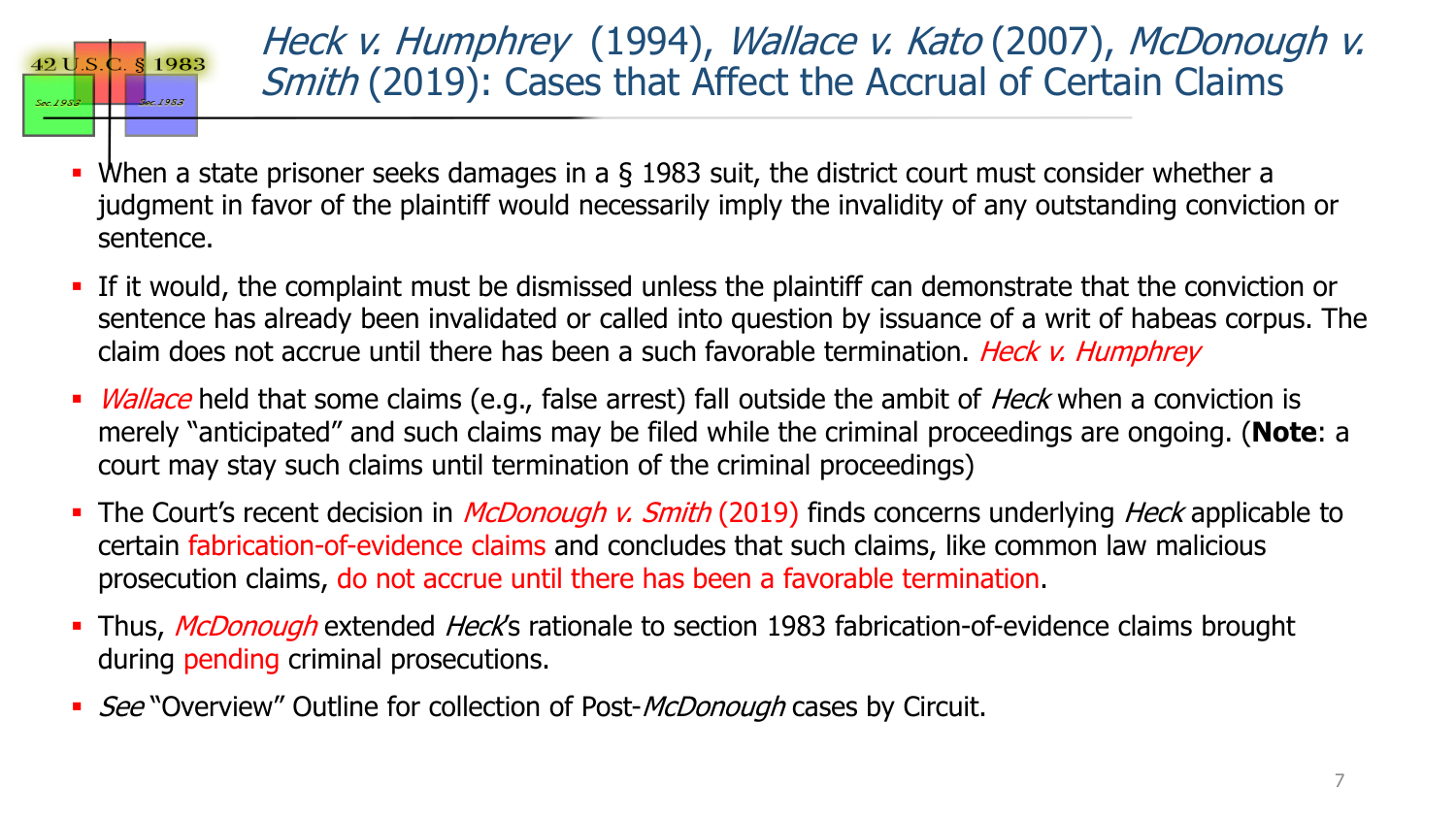

Heck v. Humphrey (1994), Wallace v. Kato (2007), McDonough v. Smith (2019): Cases that Affect the Accrual of Certain Claims

- *Manansingh v. United States* (D. Nev. 2021) (note: *Bivens* claim)
- Noting that S. Ct. in *Wallace* held that *Heck* applies only when there is an extant conviction.
- Here there was no conviction, so claims not *Heck*-barred.
- Resolution of case turned on when claims accrued.
- While unlawful search & seizure claim accrued at time of search (2016), fabrication-of-evidence claim accrued when criminal case against<br>Manansingh was dismissed (2018).
- **E** "Favorable termination" in this context is not necessarily concomitant with the "favorable termination" element of malicious prosecution.<br>See Roberts v. City of Fairbanks, 947 F.3d 1191, 1202 n.12 (9th Cir. 2020) (malicious prosecution claim may require termination 'dispositive of the defendant's innocence').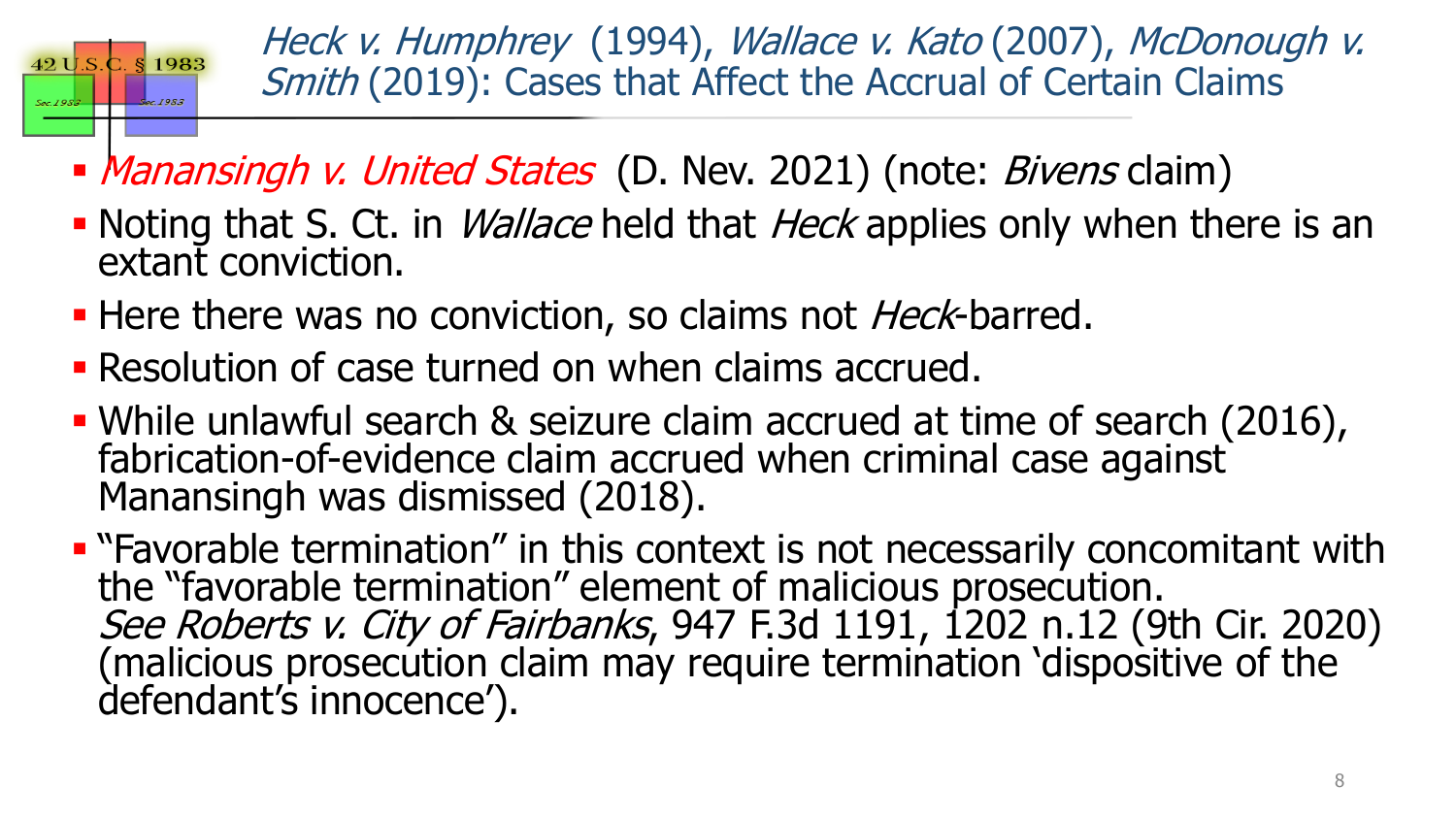

Watch for *Thompson v. Clark*, 794 F. App'x 140 (2d Cir. 2020), cert. granted (argued Nov. 2, 2021)

- What Constitutes Favorable Termination? (e.g., charges are dismissed "in the interest of justice")
- Question Presented: Whether the rule that a plaintiff must await favorable termination before bringing a Section 1983 action alleging unreasonable seizure pursuant to legal process requires the plaintiff to show that the criminal proceeding against him has "formally ended in a manner not inconsistent with his innocence," as the U.S. Court of Appeals for the 11th Circuit decided in *Laskar v. Hurd*, or that the proceeding "ended in a manner that affirmatively indicates his innocence," as the U.S. Court of Appeals for the 2nd Circuit decided in *Lanning v. City of* Glens Falls.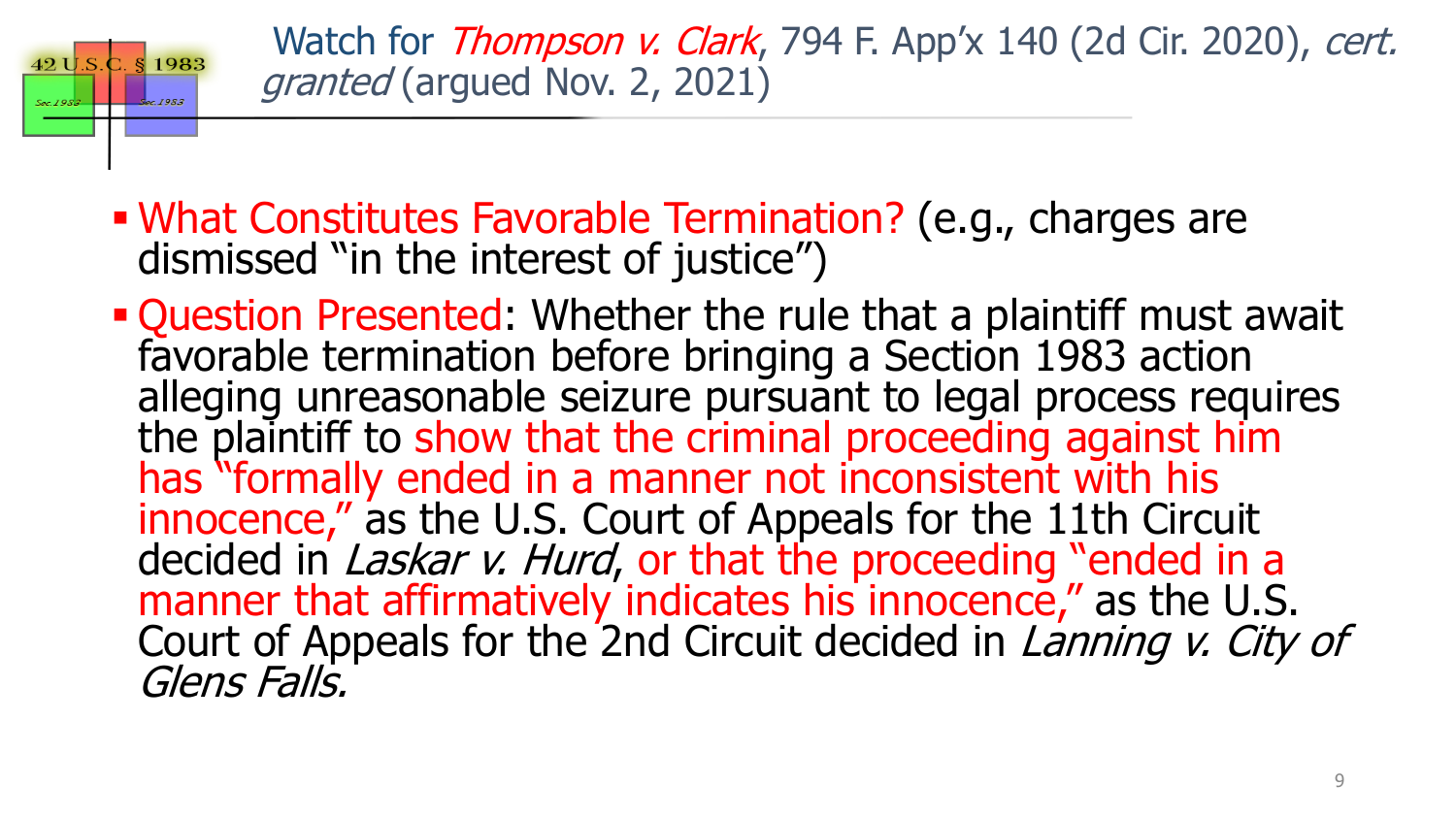

# Individual vs. Official Capacity

### **Individual capacity**

•\$\$ out of official's pocket •qualified immunity •punitive damages available

## **Official Capacity**

•suit against entity •no qualified immunity •no punitive damages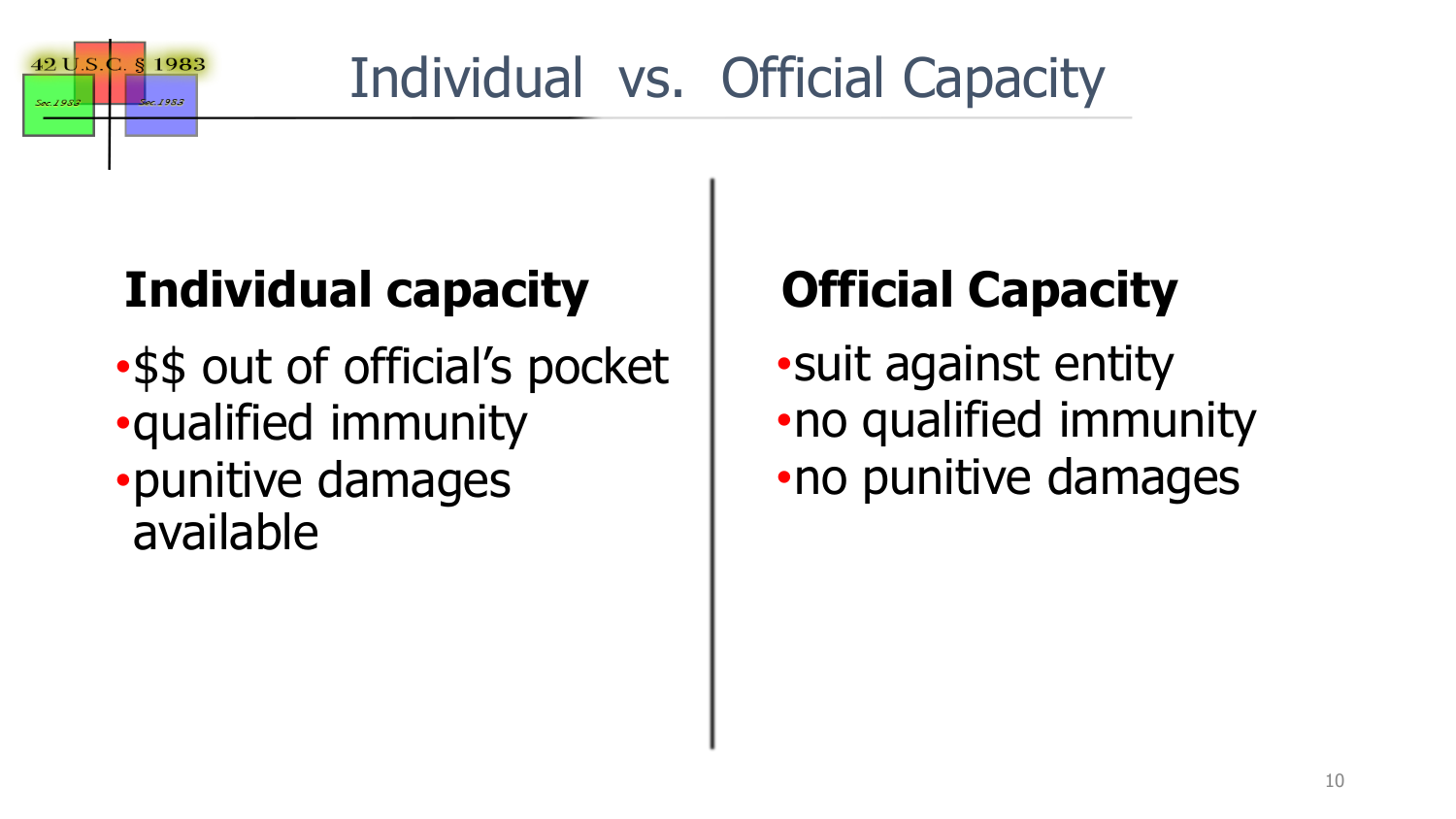

Suing Local Government Entities Under Section 1983 Monell v. Dep't of Social Services (U.S. 1978)

- 1. Officially adopted policy (*Monell*)
- 2. Widespread custom or practice that has the force of law
- 3. Failure to \_\_\_\_\_ that is *deliberately indifferent* to the violation of citizens' constitutional rights by non-policymakers (City of Canton, Bryan County v. Brown, Connick v. Thompson)
- 4. Attribution of unconstitutional decision or act of final policymaker to entity (*Pembaur*)
- •In all cases, Plaintiff must show that policy or custom or failure to was the "moving force" behind or proximate cause of the constitutional injury.
- •No respondeat superior liability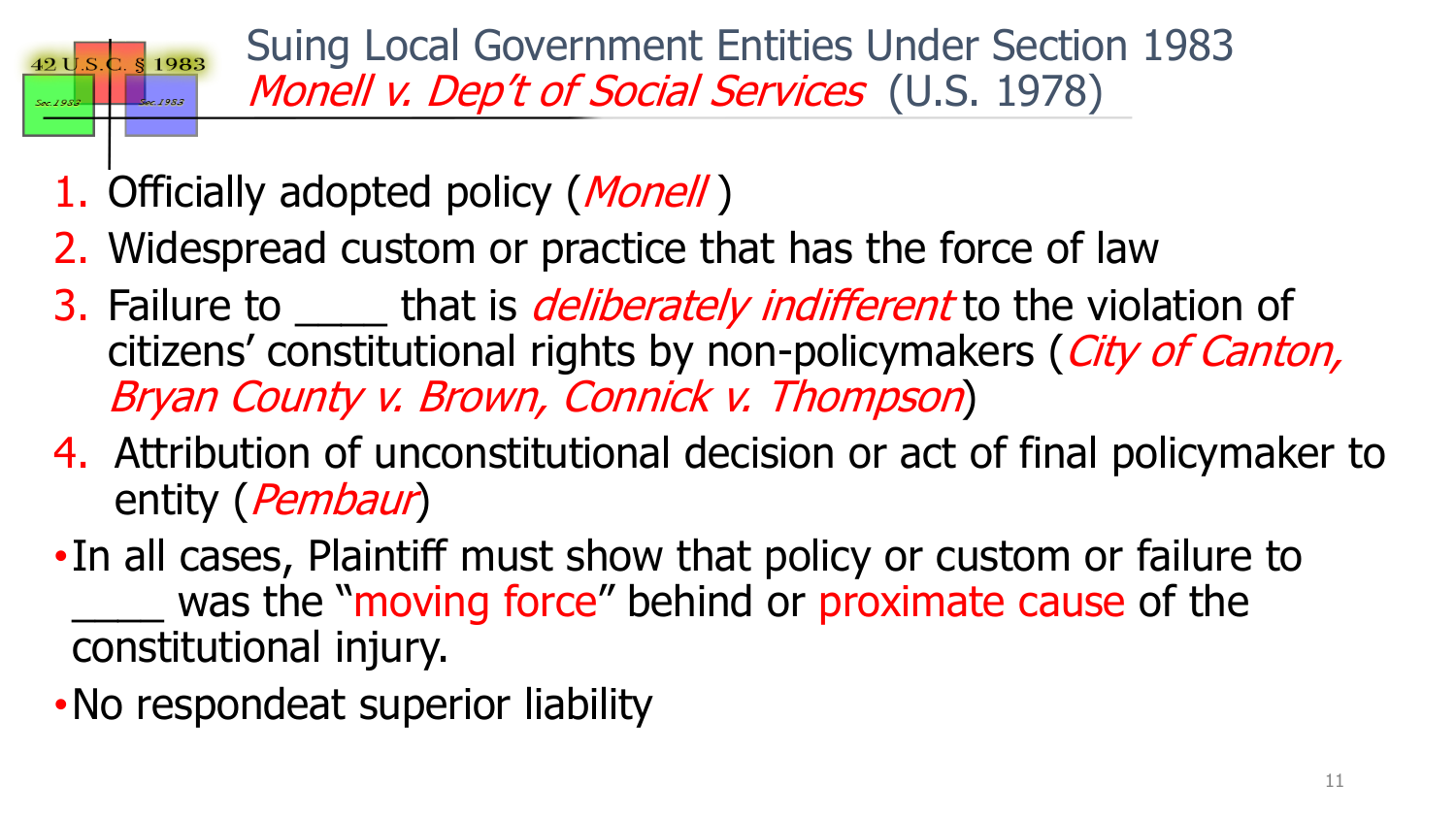#### States: 11th Amendment & Section 1983  $2.51983$  $42U.S.$ Sec. 1983

- States/ state agencies/ state officials in official capacity will have 11th Amdt. immunity absent consent, waiver or valid abrogation.
- Congress did not abrogate states' 11th Amdt. immunity through §1983. Quern v. Jordan (1979)
- States/ state agencies/ state officials in official capacity are not "persons" under § 1983. *Will v. Mich. Dep't of State Police* (1989)
- State official may be sued in individual capacity for damages. Hafer v. Melo (1991)
- State official may be sued in official capacity to enjoin ongoing violation of federal right. Ex Parte Young (1908)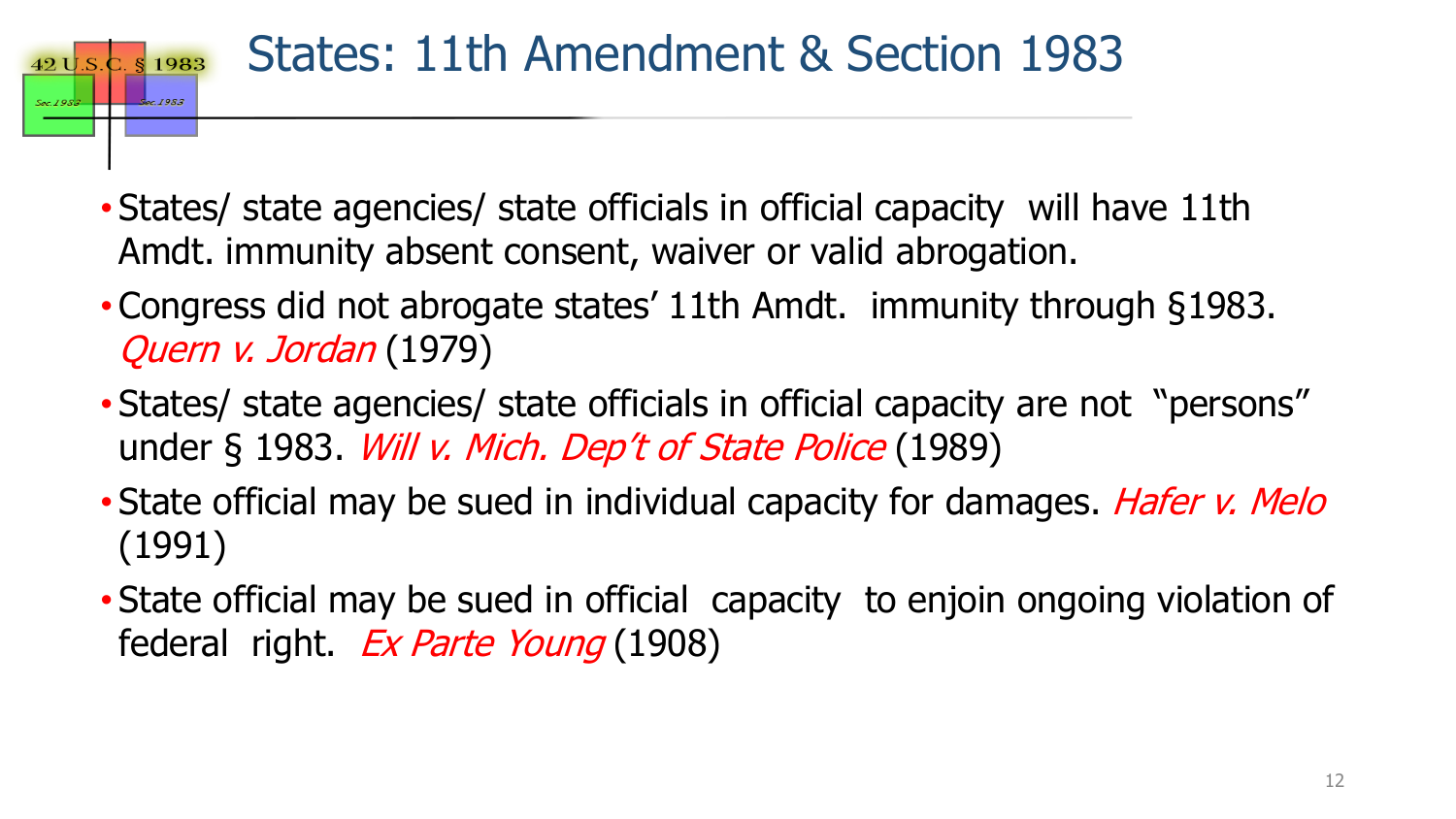

- Remember, Section 1983 is a remedial statute.
- It does not create substantive rights.
- Plaintiff must look to the Constitution (or federal statutes) for the substantive claim and the elements of such a claim, including the level of culpability that must be asserted.
- Claims asserted under Section 1983 commonly arise under the Fourth, Eighth, or Fourteenth Amendment.
- It's important to understand in what context each of these Amendments might apply and how the standards may differ.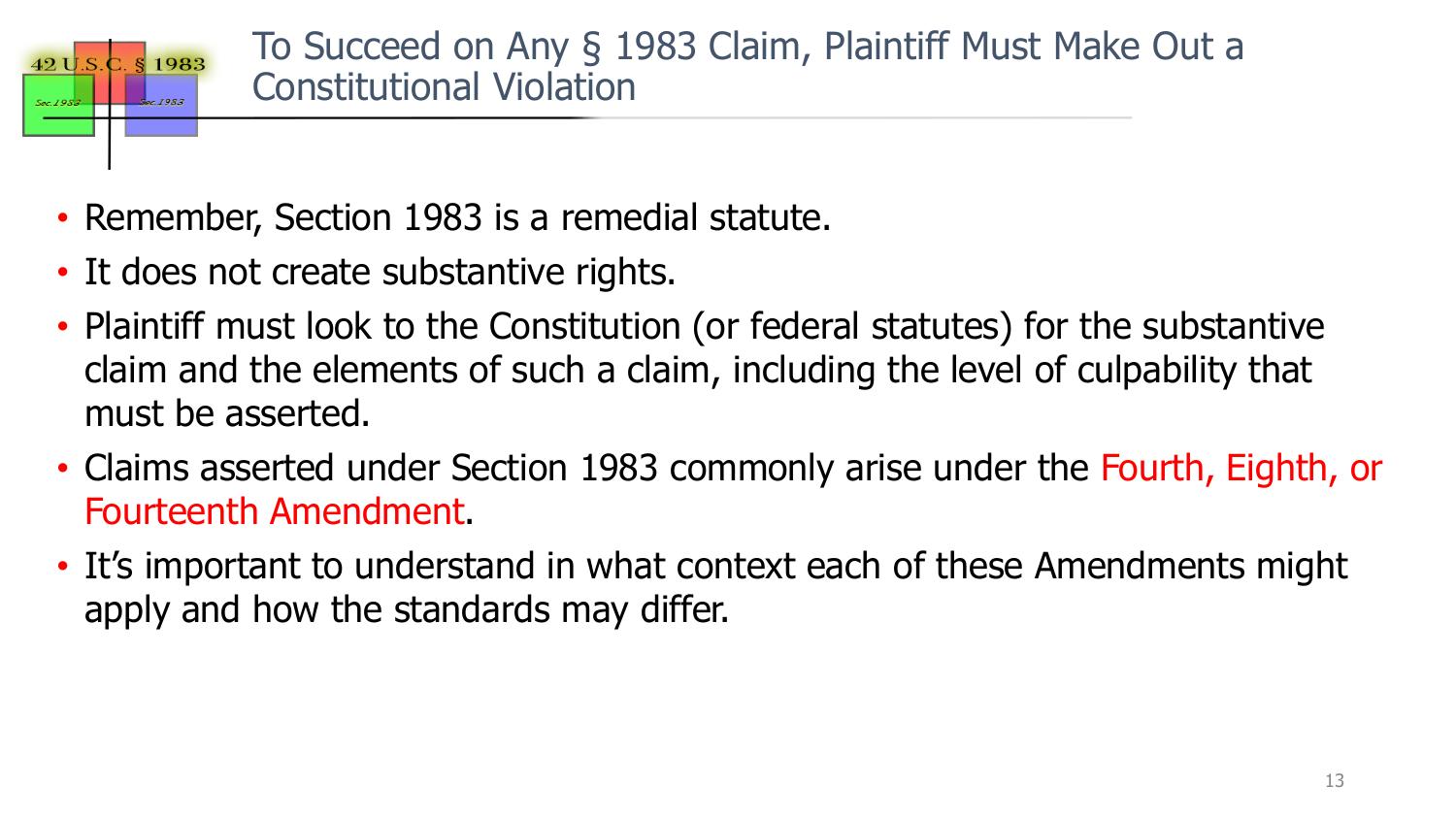

### Fourth Amendment Claims

- Arise in context of arrest, investigatory stop or other "seizure" of free citizen
- Tennessee v. Garner (1985)
- Graham v. Connor (1989)
	- severity of the crime
	- level of threat presented by suspect to safety of officer(s) or others
	- whether suspect resists or attempts to flee
- *Scott v. Harris* (2007)
- Standard is one of objective reasonableness.
- For Fourth Amendment purposes, ulterior motives cannot invalidate police conduct justified on the basis of probable cause. *Whren v. U.S.* (1996)
- Subjective intentions play no role in ordinary, probable-cause Fourth Amendment analysis.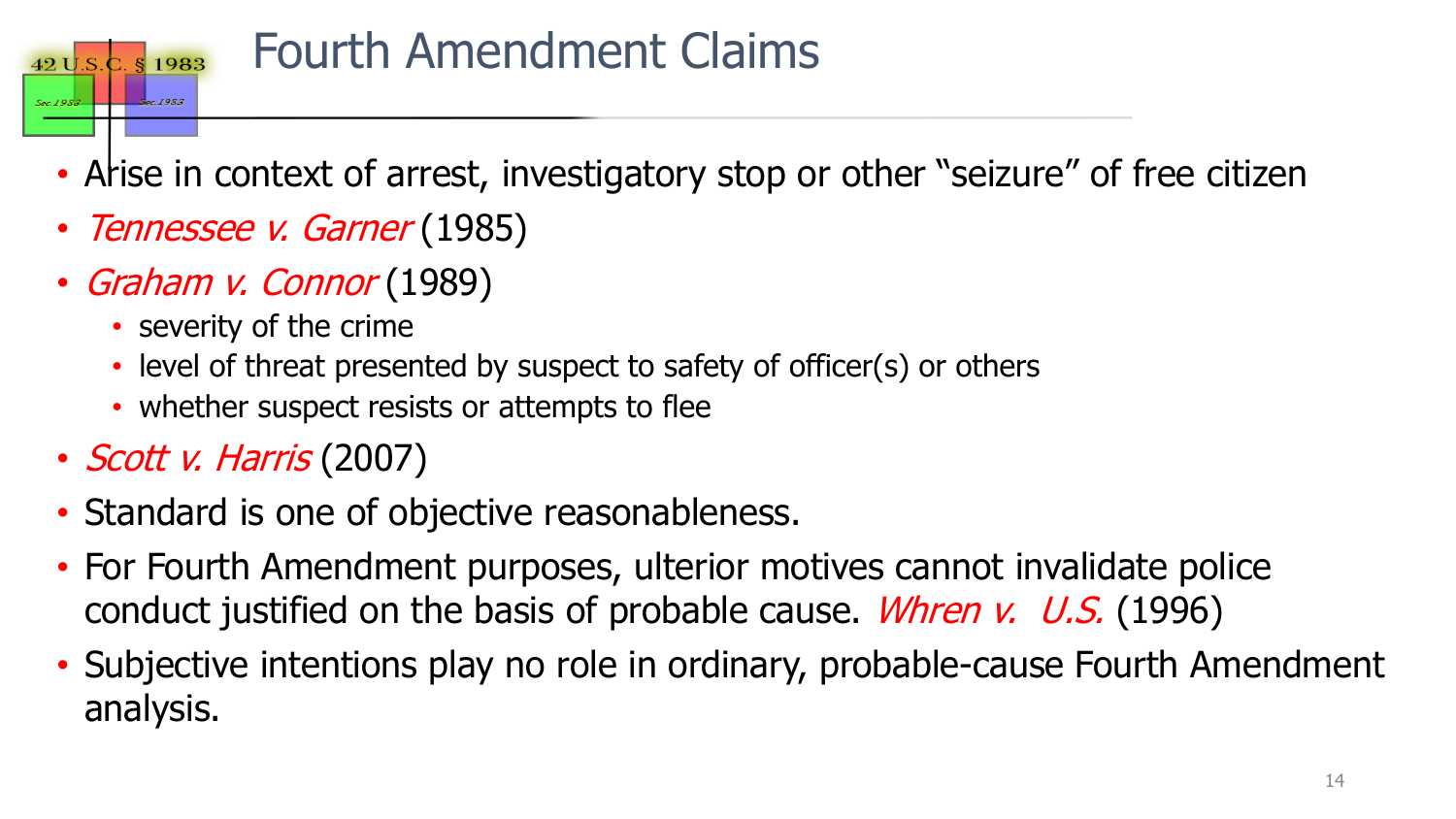When is Someone "Seized" for Purposes of the Fourth Amendment?

• Various tests have been articulated by the Supreme Court:

 $42U.S.$ 

- Whether officer "by means of physical force or show of authority, has in some way restrained the liberty of a citizen." (Terry v. Ohio)
- Whether a "reasonable person would have believed that he was not free to leave," and the person in fact *submitted* to the assertion of authority. (U.S. v. Mendenhall; California v. Hodari D.)
- Whether there was "governmental termination of freedom of movement by means intentionally applied." (*Brower v. County of* Inyo )
- The application of physical force to the body of a person with intent to restrain is a seizure, even if the force does not succeed in subduing the person. (Torres v. Madrid)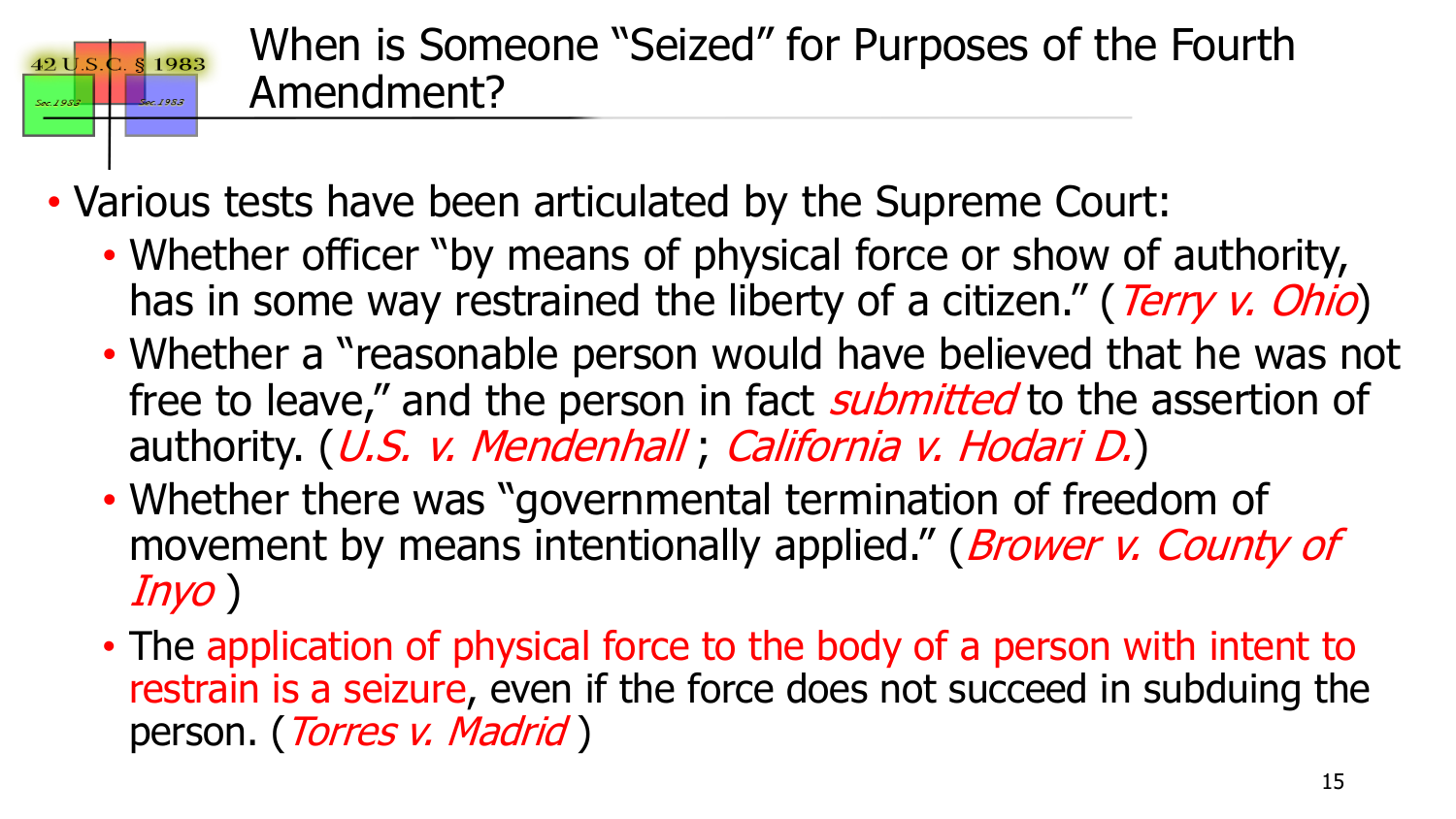

• See also Downes-Covington v. Las Vegas Metro. PD (D. Nev. 2020)

 $42U.S.$ 

Sec. 1983

- Even though the Plaintiffs were not directly hit by pepperballs or tear gas, Plaintiffs were still "seized" for purposes of the Fourth Amendment.
- It does not appear that Metro hit any of the Plaintiffs or protestors present at the June 13, 2020.
- Nevertheless, the Metro's formation at the incident—with two officers and a tank corralling the protestors away from the on-ramp and two or more officers blocking the street—suggests that protestors were seized when Metro pushed the protestors away from the Interstate-15 on-ramp.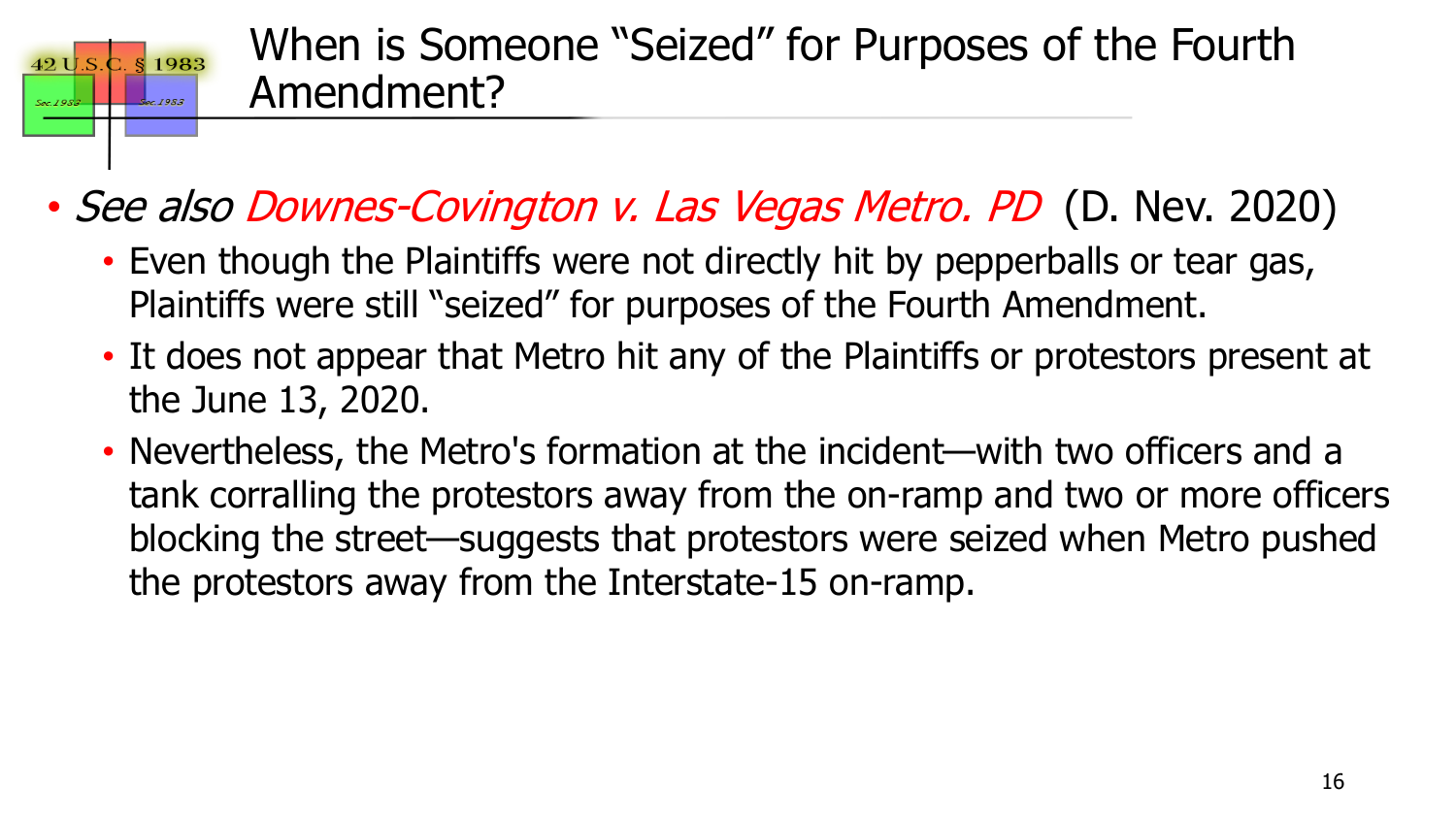#### Manuel v. City of Joliet (U.S. 2017)  $2. \,$ § 1983

 $42U.S.$ 

Sec. 1983

- Pretrial detention can violate the Fourth Amendment not only when it precedes, but also when it follows, the start of legal process in a criminal case.
- The Fourth Amendment prohibits government officials from detaining a person in the absence of probable cause.
- That can happen when the police hold someone without any reason before the formal onset of a criminal proceeding. But it also can occur when legal process itself goes wrong—when, for example, a judge's probable-cause determination is predicated solely on a police officer's false statements.
- If the complaint is that a form of legal process resulted in pretrial detention unsupported by probable cause, then the right allegedly infringed lies in the Fourth Amendment.
- **Note**: The S. Ct. left it to the Seventh Circuit, on remand, to decide when the claim accrued in Manuel and what would be the specific elements of such a Fourth Amendment claim.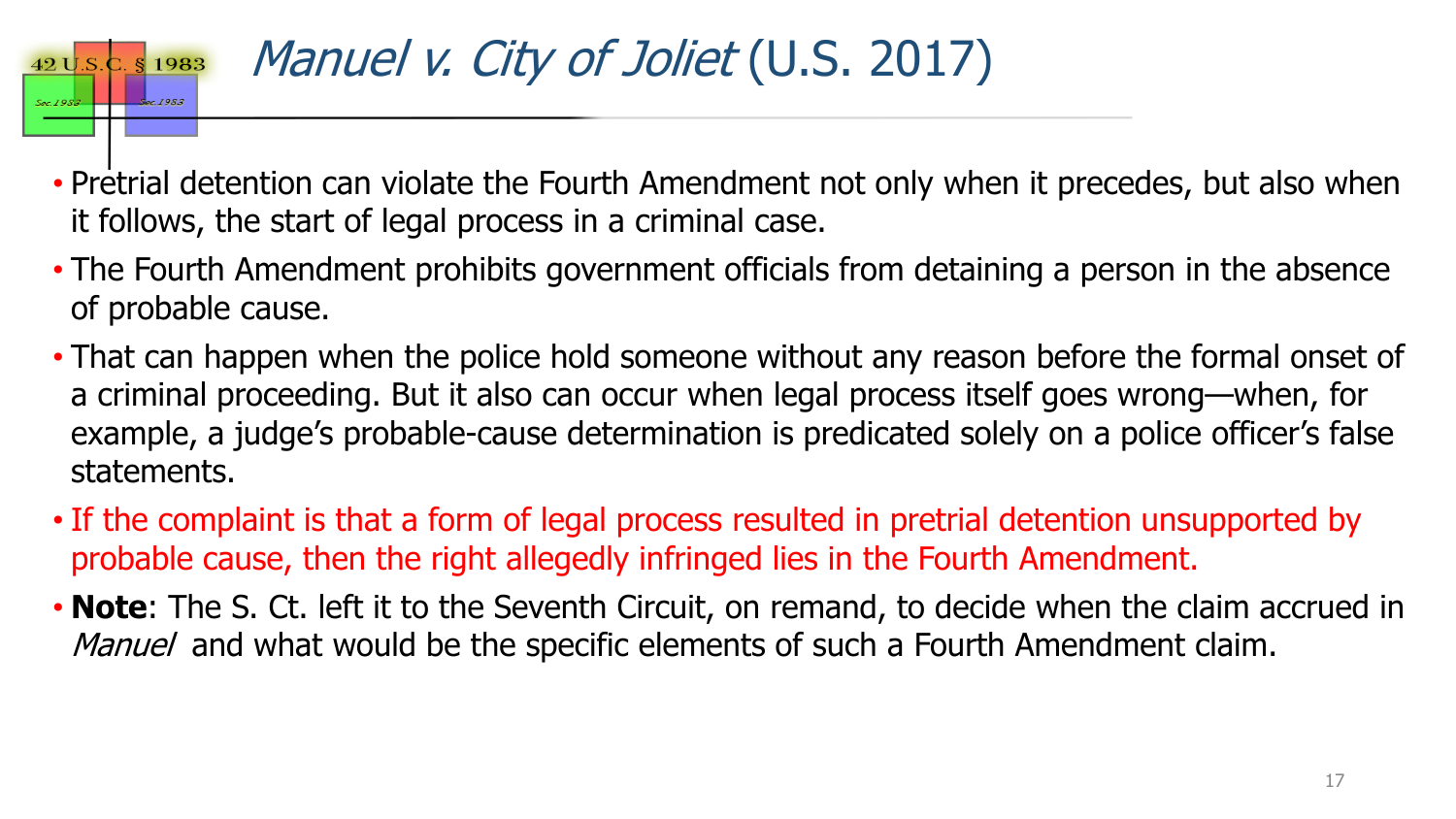### $42 \text{ U.S.}$ C. § 1983 Sec. 1983

## Manuel v. City of Joliet (7th Cir. 2018), cert. denied

- Defendants contend that Manuel's claim accrued on March 18, when the judge ordered him held pending trial. If that's right, then Manuel sued too late.
- Manuel maintains that the clock started on May 4, when his position was vindicated by dismissal of the prosecution.
- We do not accept either approach. We hold that Manuel's claim accrued on May 5, when he was released from custody. That makes this suit timely.
- After *Manuel*, 'Fourth Amendment malicious prosecution' is the wrong characterization. There is only a Fourth Amendment claim—the absence of probable cause that would justify the detention.
- The problem is the wrongful custody.
- The wrong of detention without probable cause continues for the duration of the detention. That's the principal reason why the claim accrues when the detention ends.
- See Post-*Manuel* cases in "Overview" Outline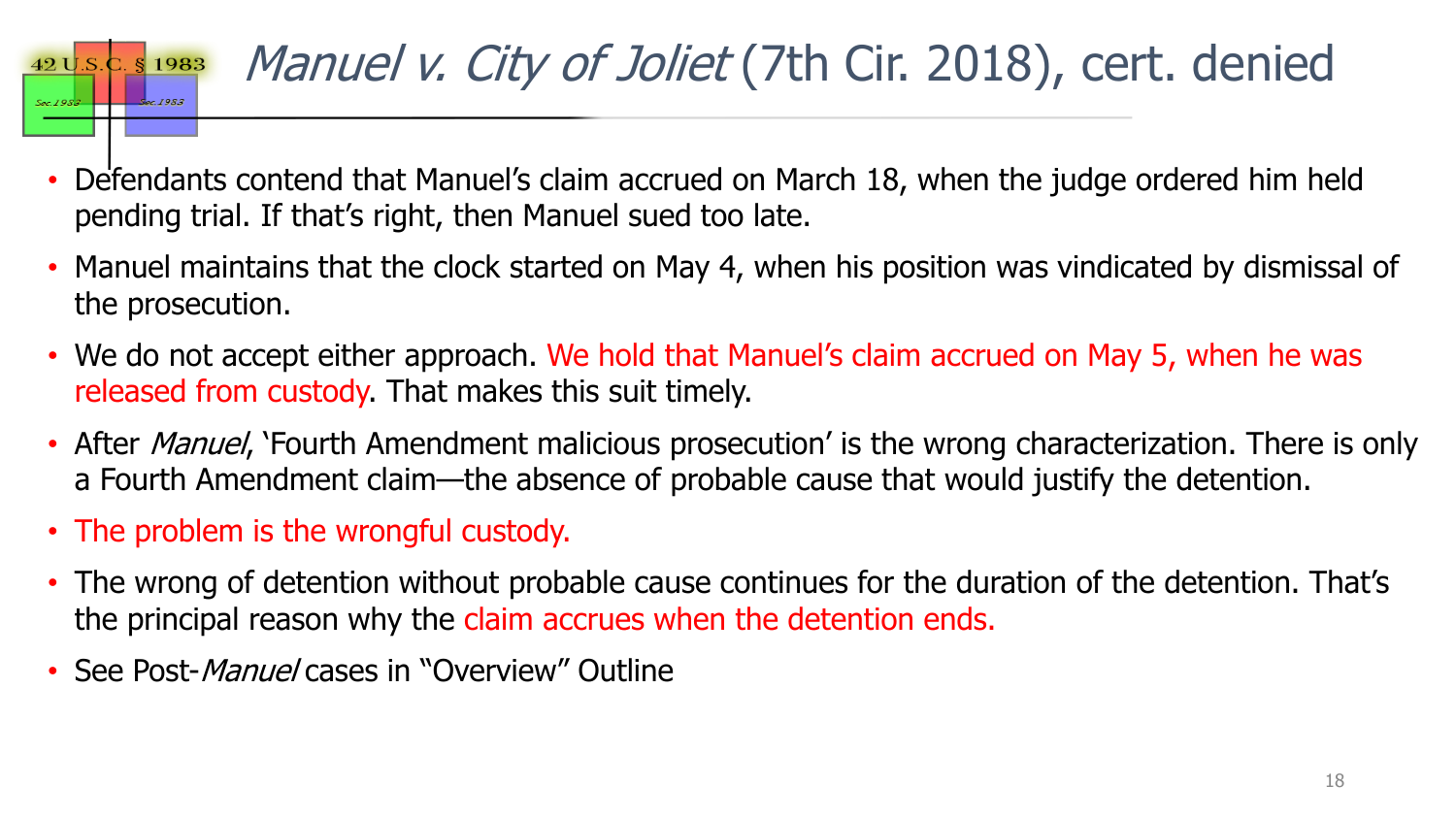#### Eighth Amendment Claims: Convicted Prisoners § 1983

### • Excessive Force Claims:

 $42U.S$ 

- *Whitley v. Albers* (1986)
- Hudson v. McMillian (1992)
- "malicious and sadistic" use of force to cause harm; no legitimate purpose
- Hoard v. Hartman (9th Cir. 2018)
	- Rather than create additional elements for plaintiffs to satisfy, the use of the terms "malicious and sadistic" emphasizes the cruelty inherent in harming an inmate for no other reason than to cause harm.
	- Proof of *sadism* is not required.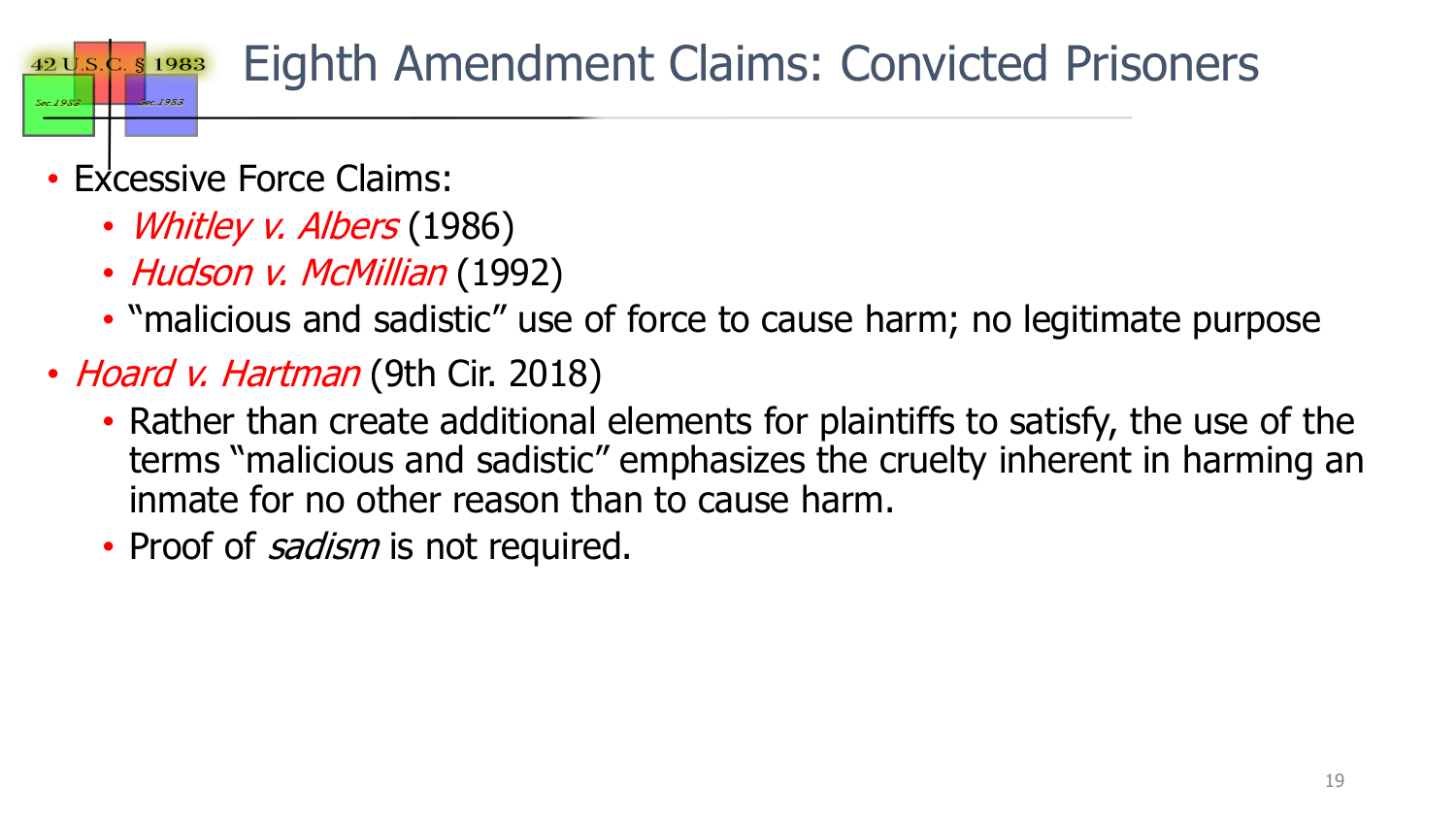#### Eighth Amendment Claims: Convicted Prisoners § 1983  $42U.S$

- Medical Care Claims/Failure to Protect/Conditions Claims
	- Estelle v. Gamble (1976)
	- Farmer v. Brennan (1994)
	- Wilson v. Seiter (1991)
	- Helling v. McKinney (1993)
	- subjective deliberate indifference (actual knowledge of serious medical need, condition or risk and failure to take reasonable measures to abate the harm)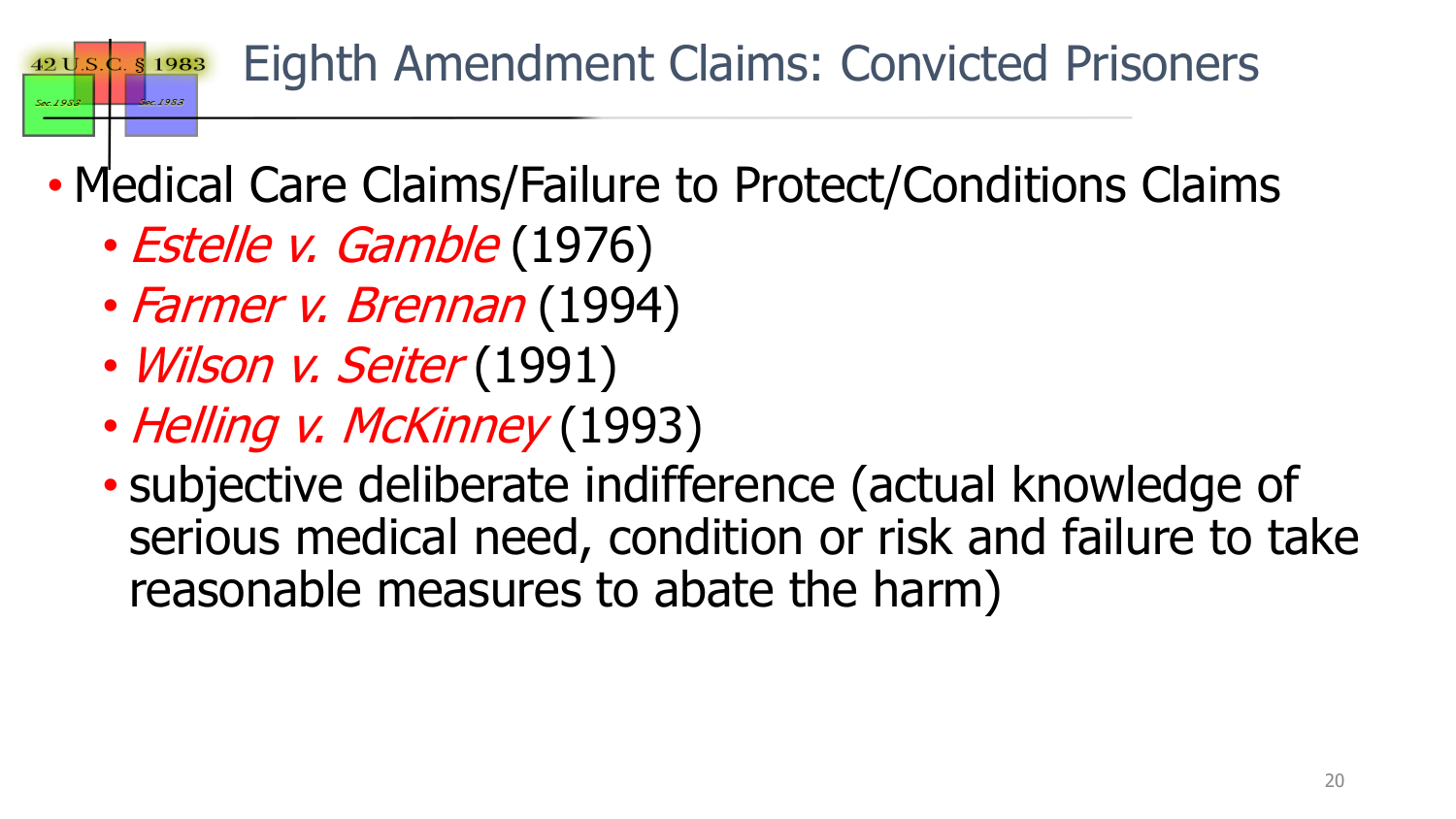#### Deliberate Indifference under Eighth Amendment  $42 \text{ U.S.}$ C. § 1983

Sec. 1983

- In, Farmer v. Brennan (1994), the Supreme Court distinguished the test for "deliberate indifference" established in *City of Canton* from the test required for culpability under the Eighth Amendment in prison conditions cases.
- *Canton's* objective standard, premised on obviousness or constructive notice, is not an appropriate test for determining the liability of prison officials under the Eighth Amendment.
- A prison official may be held liable under the Eighth Amendment only if he has actual subjective knowledge that an inmates faces a substantial risk of serious harm or has a serious medical need and disregards that risk or need by failing to take reasonable measures to abate or address it.
- Note that circumstantial evidence may be used to prove the "actual subjective knowledge."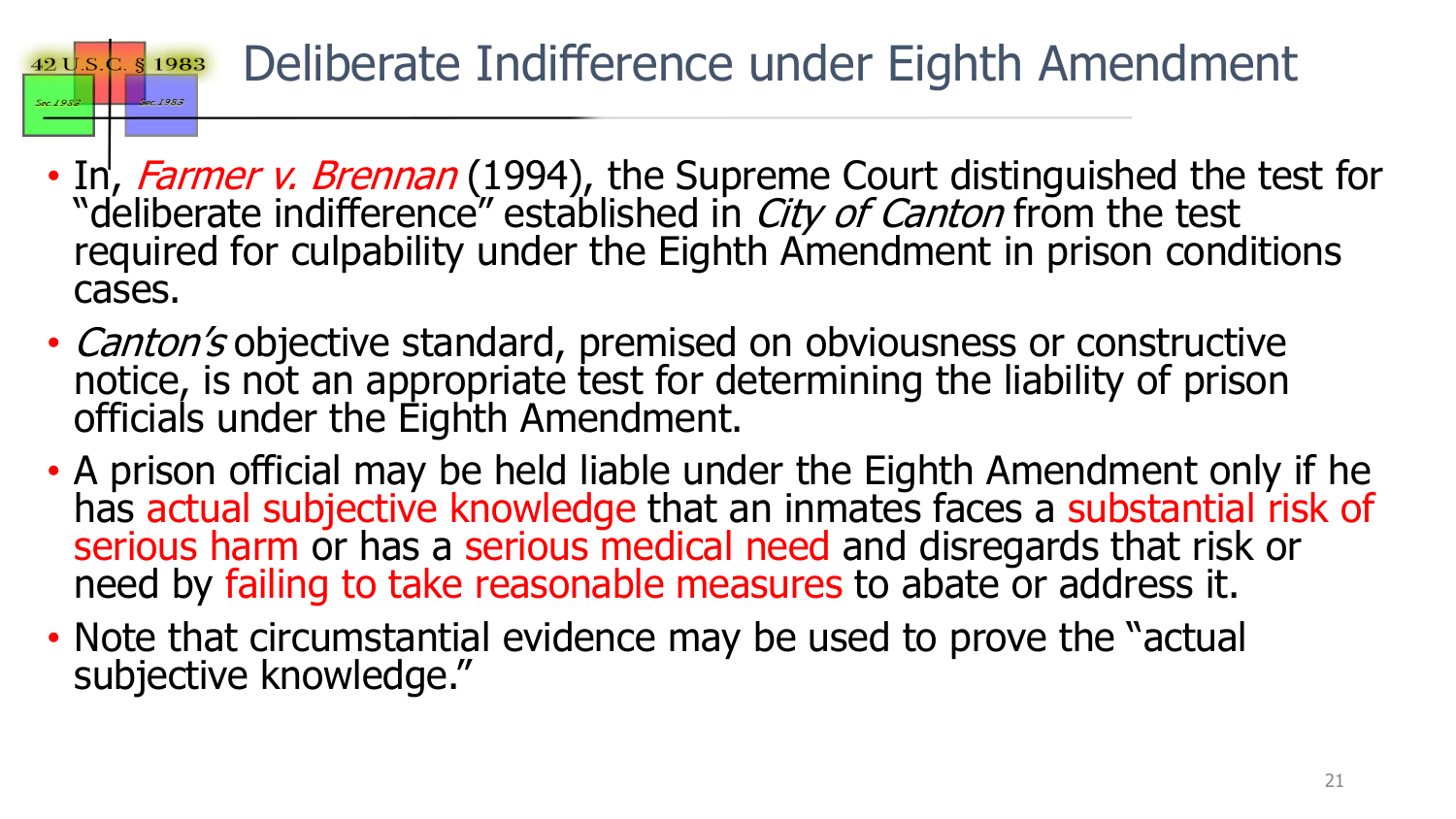

**Farmer** Deliberate Indifference under Eighth Amendment vs. City of Canton Deliberate Indifference under § 1983

- Mendiola-Martinez v. Arpaio (9th Cir. 2016)
	- While a claim of deliberate indifference against a prison *official* employs a subjective standard, [citing *Farmer*], we recently held that an objective standard applies to municipalities.
- *Castro v. County of Los Angeles* (9th Cir. 2016) (en banc)
	- The Supreme Court has strongly suggested that the deliberate indifference standard for municipalities is always an objective inquiry. [discussing City of Canton and comparing with Farmer
- See generally the lengthy discussion of the "deliberate indifference" standard in Paiva v. City of Reno (D.Nev. 1996)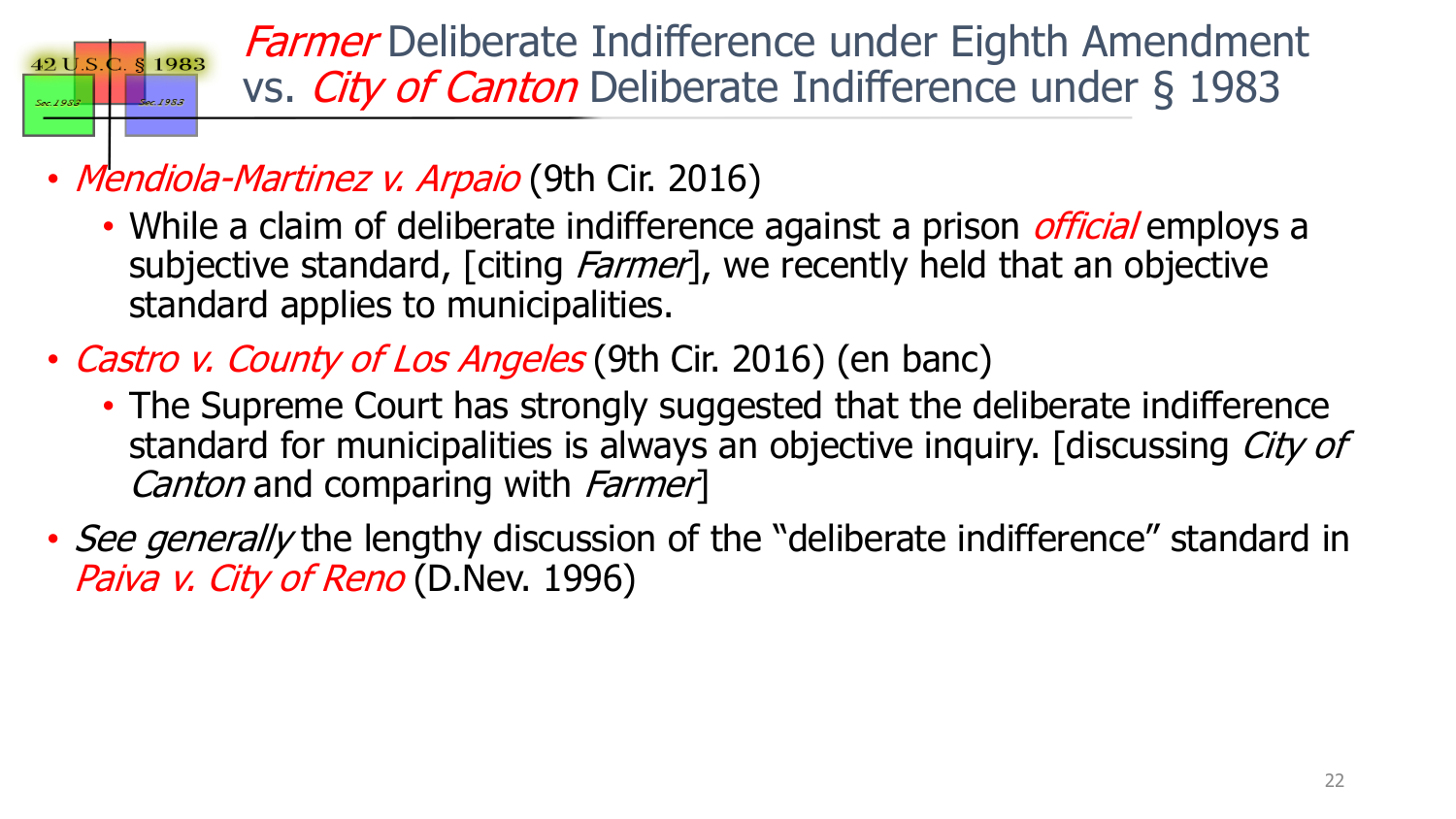

- Until 2015, virtually every circuit applied to claims brought by pretrial detainees under the Fourteenth Amendment the same standard applied to convicted prisoners under the Eighth Amendment.
- Thus, excessive force claims by pretrial detainees were governed by the "malicious and sadistic" standard.
- Medical needs, conditions and failure to protect claims were governed by the "subjective deliberate indifference" standard.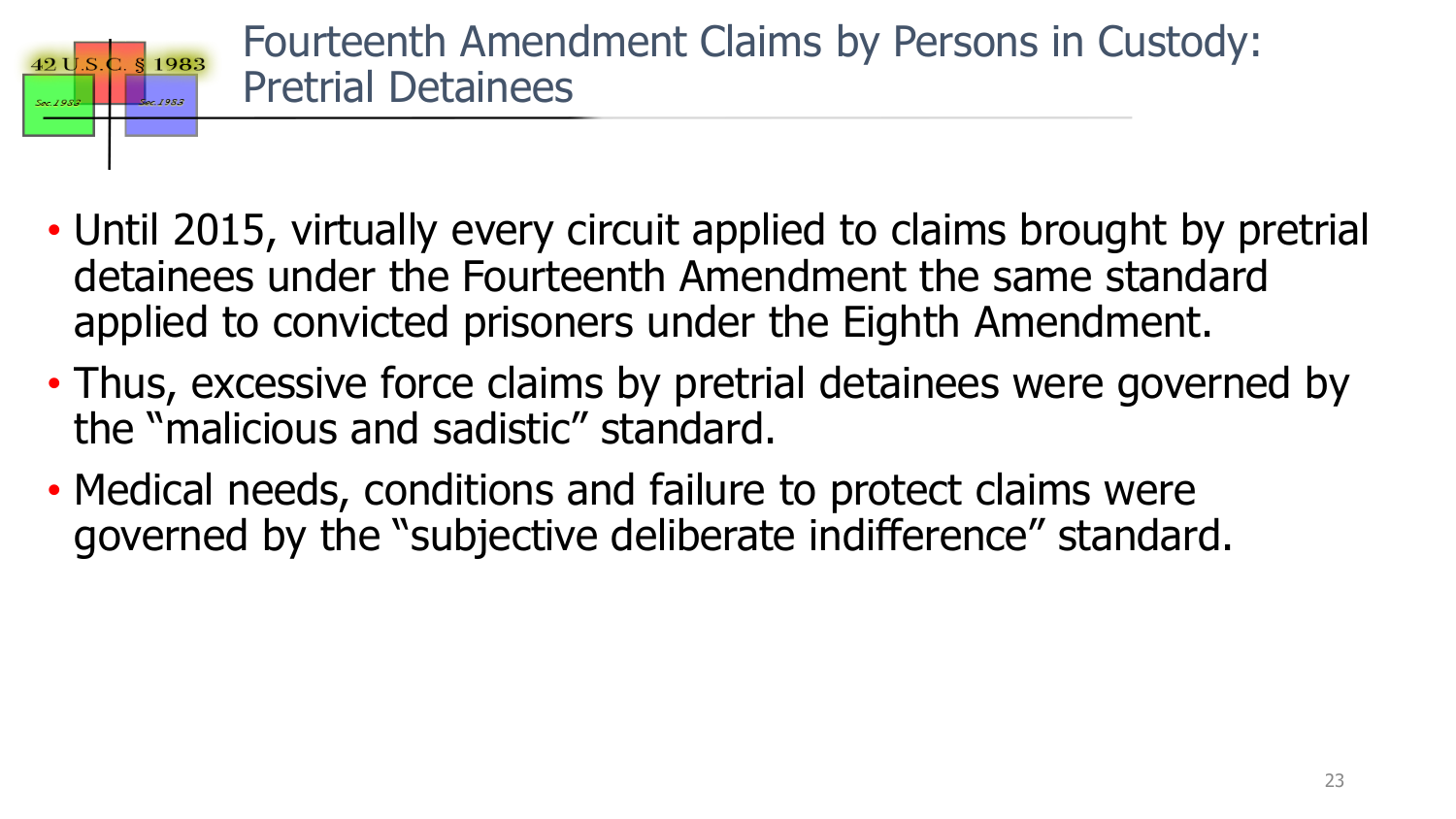#### $42U.S$ § 1983 Kingsley v. Hendrickson (2015)

- To prove an excessive force claim, a pretrial detainee must show only that the force purposely or knowingly used against him was objectively unreasonable.
- The Court relied on *Bell v. Wolfish* (1979), which the majority said established that "in the absence of an expressed intent to punish, a pretrial detainee can nevertheless prevail by showing that the actions are not 'rationally related to a legitimate nonpunitive governmental purpose' or that the actions 'appear excessive in relation to that purpose.'"
- Note that *Bell* was a case challenging conditions of confinement (double bunking) and various practices (e.g., strip searches after contact visits) in a short-term custodial facility.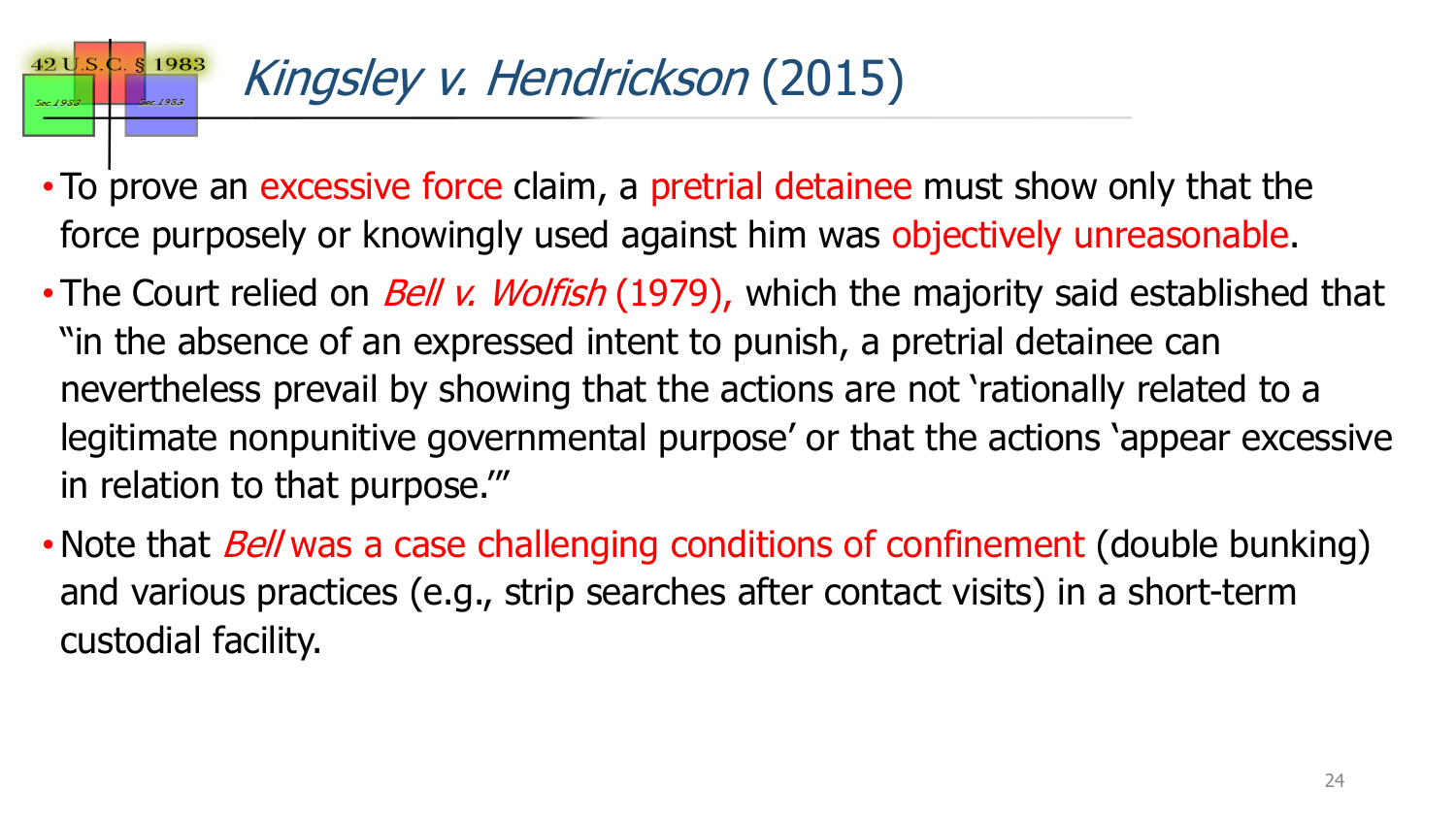#### Post-Kingsley Developments C. § 1983  $42U.S.$

- Kingsley applied to "**conditions**" claims of pretrial detainees.
	- Darnell v. Pineiro (2d Cir. 2017); Hardeman v. Curran (7th Cir. 2019); Karjens v. Lourey (8th Cir. 2021); Martinez v. City of North Richland Hills (5th Cir. 2021) (not reported)
- Kingsley applied to "**failure-to-protect**" claims
	- Castro v. County of Los Angeles (9th Cir. 2016) (en banc)
	- Kemp v. Fulton County (7th Cir. 2022)
- Kingsley applied to "**medical needs"** claims
	- Charles v. Orange County (2d Cir. 2019); Miranda v. County of Lake (7th Cir. 2018);<br>Gordon v. County of Orange (9th Cir. 2018), cert. denied ; Brawner v. Scott County,<br>Tennessee (6th Cir. 2021) (We agree with the Second, that *Kingsley* requires modification of the subjective prong of the deliberate-indifference<br>test for pretrial detainees); *Greene v. Crawford County, Michigan* (6th Cir. 2022) (noting that the *Brawner* majority expressly considered and rejected the suggestion that its extension of *Kingsley* was dictum).
- Bottom line: *Kingsley* applied to all claims by pre-trial detainees in Second, Sixth, Seventh, and Ninth Circuits.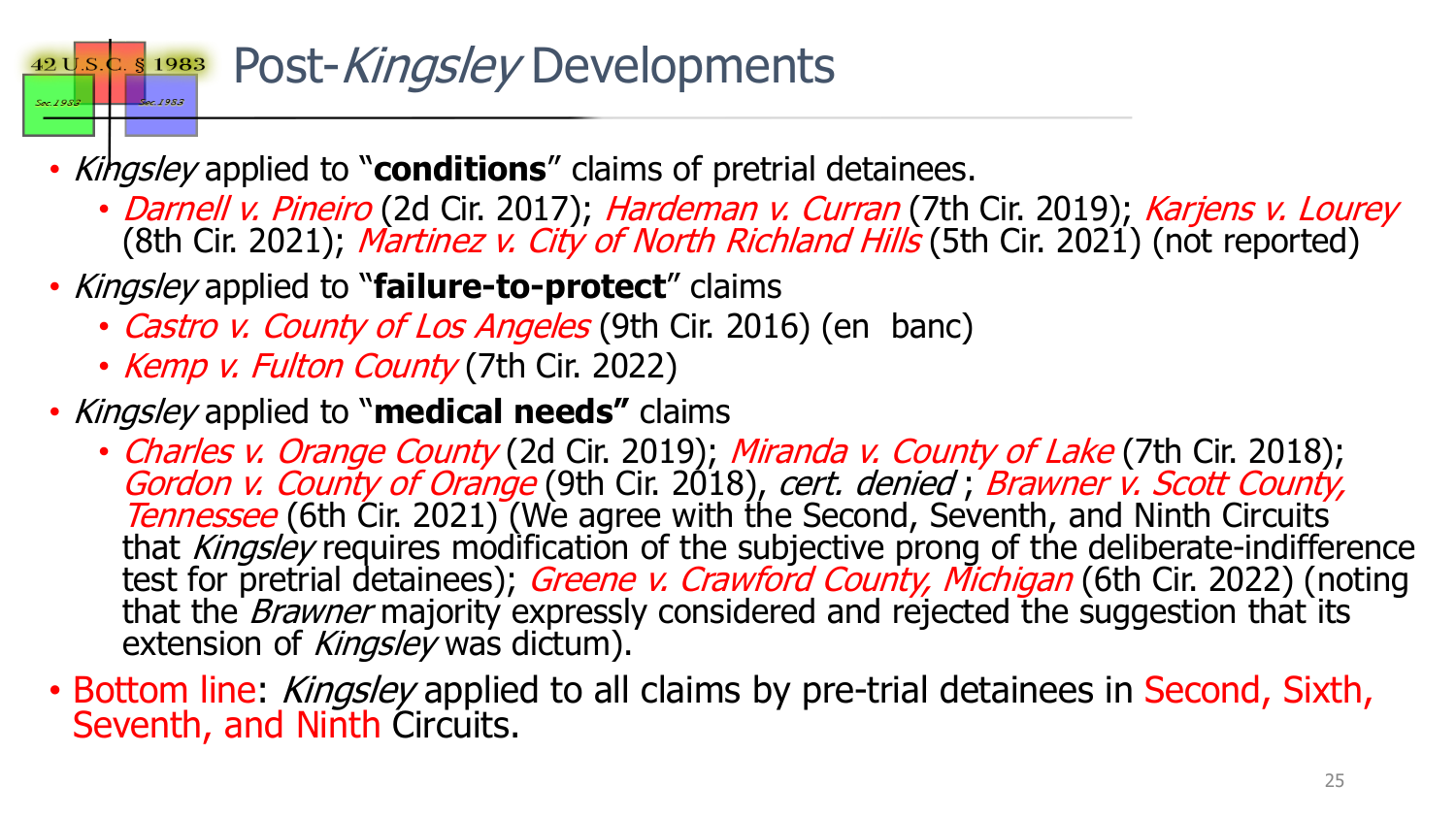#### Post-Kingsley Developments  $2. \ \S$  1983 42 U.S.

• So, e.g., analysis on a failure to protect claim for pretrial detainee is set out by Ninth Circuit in *Castro* as follows:

(1) The defendant made an intentional decision with respect to the conditions under which the plaintiff was confined;

(2) Those conditions put the plaintiff at substantial risk of suffering serious harm; (3) The defendant did not take reasonable available measures to abate that risk, even though a reasonable officer in the circumstances would have appreciated the high degree of risk involved—making the consequences of the defendant's conduct obvious; and

(4) By not taking such measures, the defendant caused the plaintiff's injuries.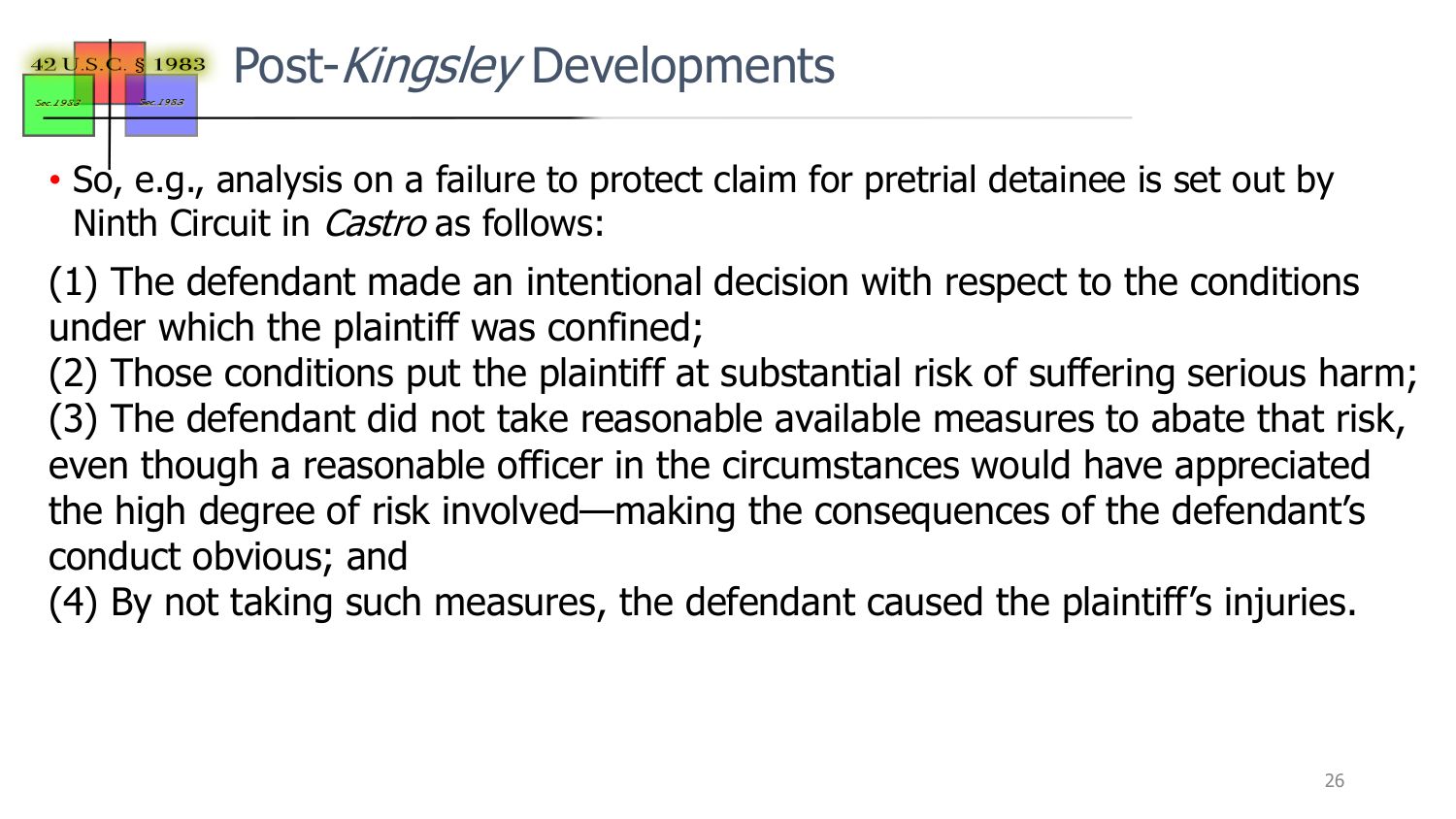### Post-Kingsley Developments § 1983

- See also Gardner v. Las Vegas Metropolitan Police Dept. (D. Nev. 2019)
- The Ninth Circuit recently addressed Gordon's applicability to municipal entities in Crowell v. Cowlitz County, 726 F. App'x. 593 (9th Cir. 2018) (unpublished).
- *Crowell* noted that *Gordon*'s new standard for deliberate indifference claims against individual defendants bears on a municipal liability claim 'because, under its newly-announced standard for individual liability, [plaintiffs] may be able to show that one or more individuals violated their rights by exhibiting "reckless disregard" for their well-being, and that those violations are attributable to Defendants.'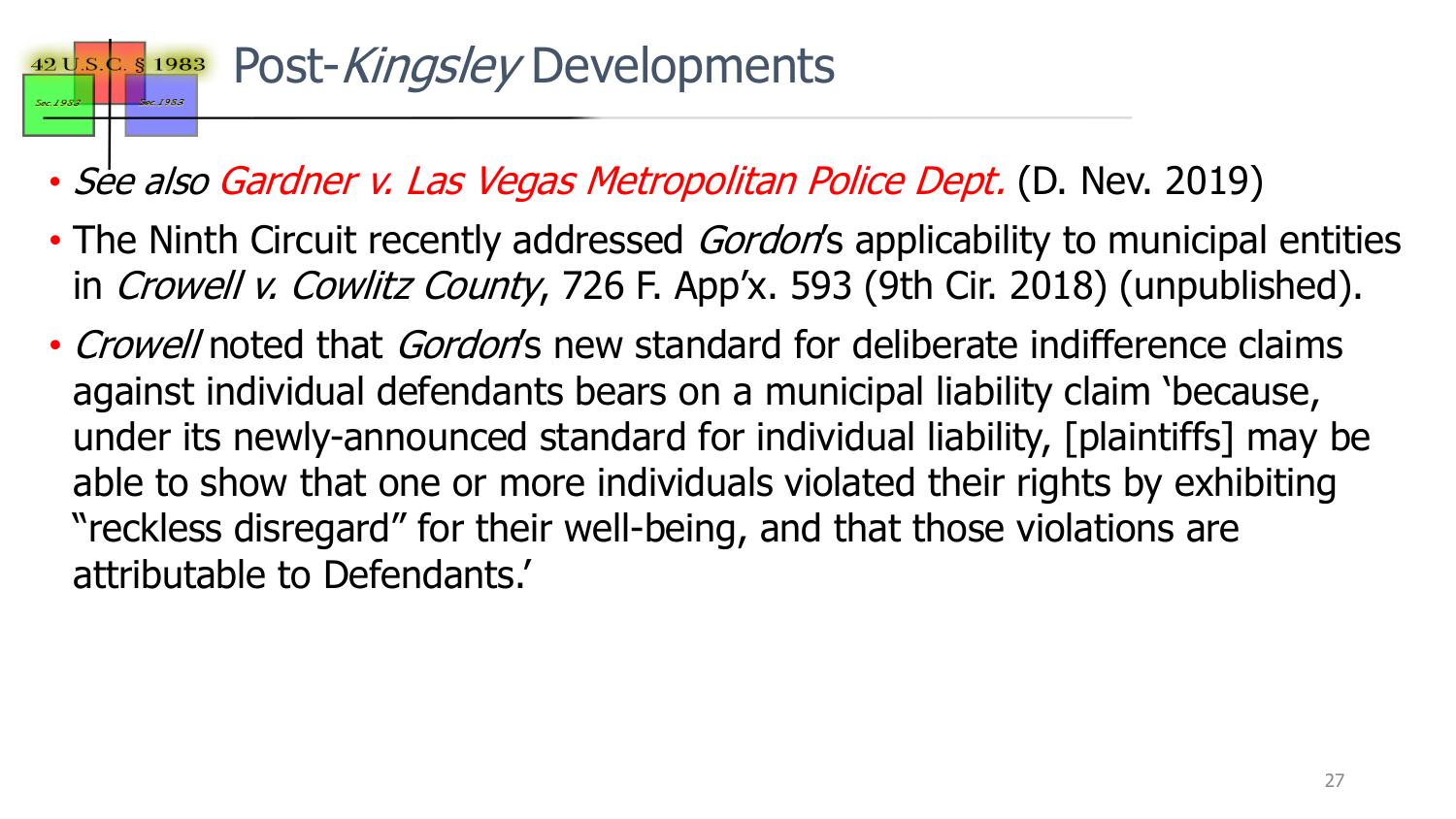

# Qualified Immunity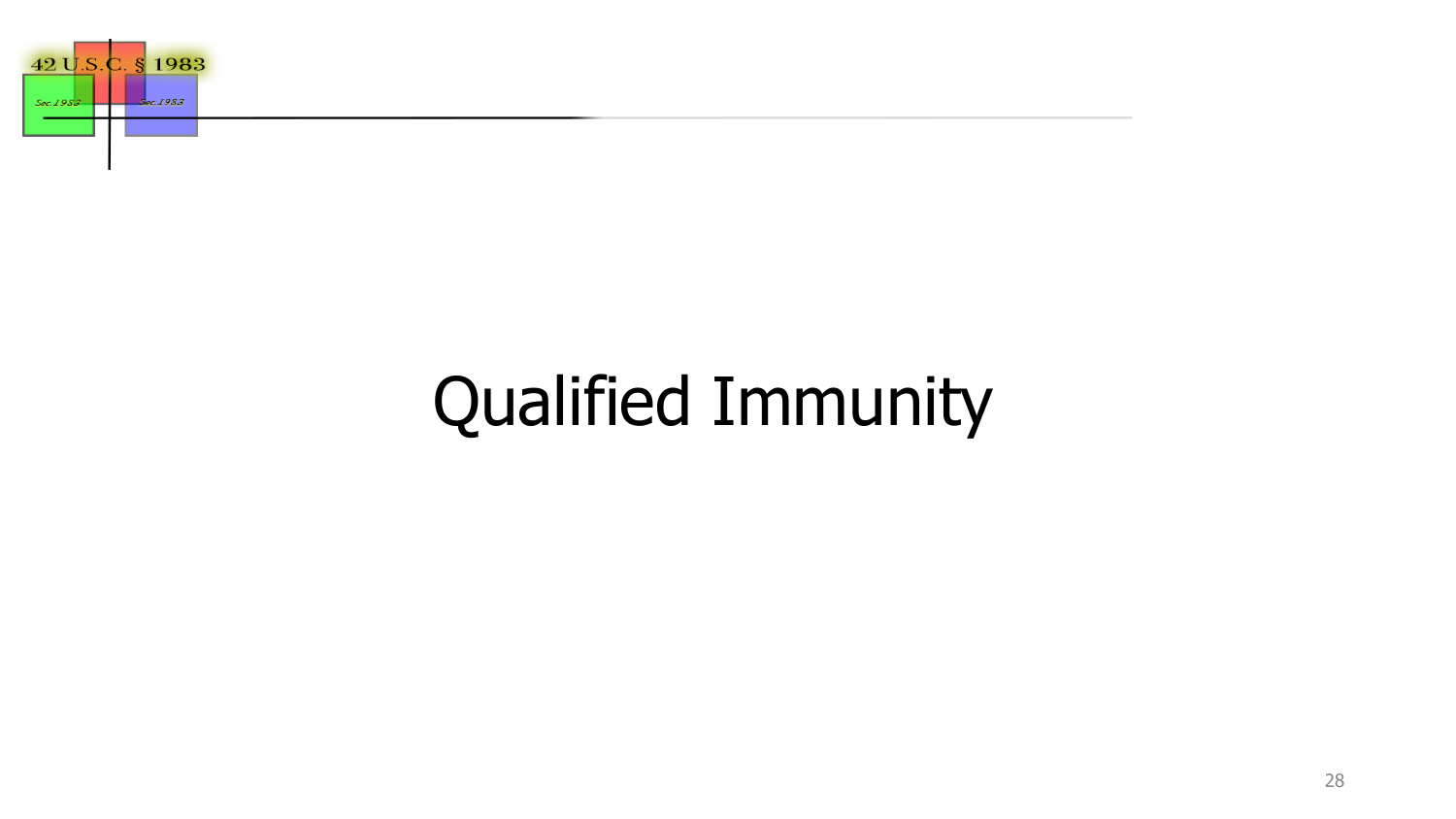### Qualified Immunity: Basic Principles

- Defense only for individuals sued in individual capacity
- Defense only to damages actions

§ 1983

42 U.S.

Sec. 1983

- Immunity not just from liability, but from suit and burdensome discovery; thus, availability of interlocutory appeals at both 12(b)(6) and summary judgment
- The QI analysis has two steps:
	- 1. Has P asserted the violation a federal constitutional (or statutory) right under current law?
	- 2. If so, was that right clearly established at the time of the challenged conduct?
- Modern QI doctrine is the product of the S. Ct. decision in *Harlow v. Fitzgerald* (1982).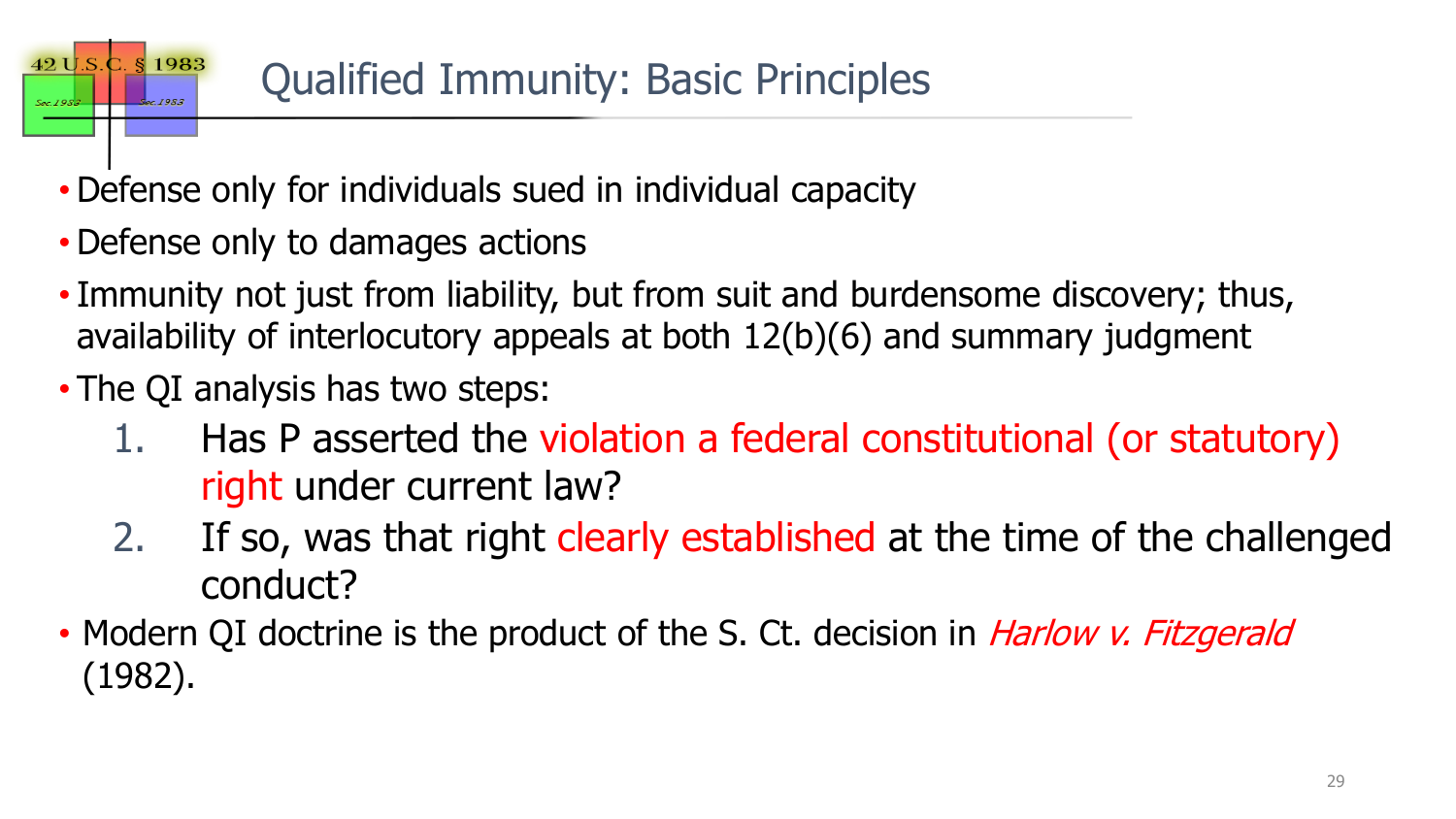#### Current Landscape of Qualified Immunity  $2.51983$

 $42U.S.$ 

Sec. 1983

- Since *Harlow* (1982) the S. Ct. has confronted the qualified immunity issue in over 30 cases.
- Plaintiffs have prevailed three times. *Hope* (2002); *Groh* (2004); Taylor v. Riojas (2020) (per curiam) (clearly unconstitutional to house prisoner in cell under horrific conditions for six days)
- See also McCoy v. Alamu, cert. granted, vacated and remanded in light of Taylor v. Riojas (unprovoked use of pepper spray on prisoner)
- Since June 2020, the Supreme Court has denied cert. in 35 cases (by my count) where qualified immunity was in issue.
- So, the Supreme Court appears to have little to no interest in modifying or eliminating the doctrine, but does seem to be signaling that *Hope* still exists, at least in some contexts.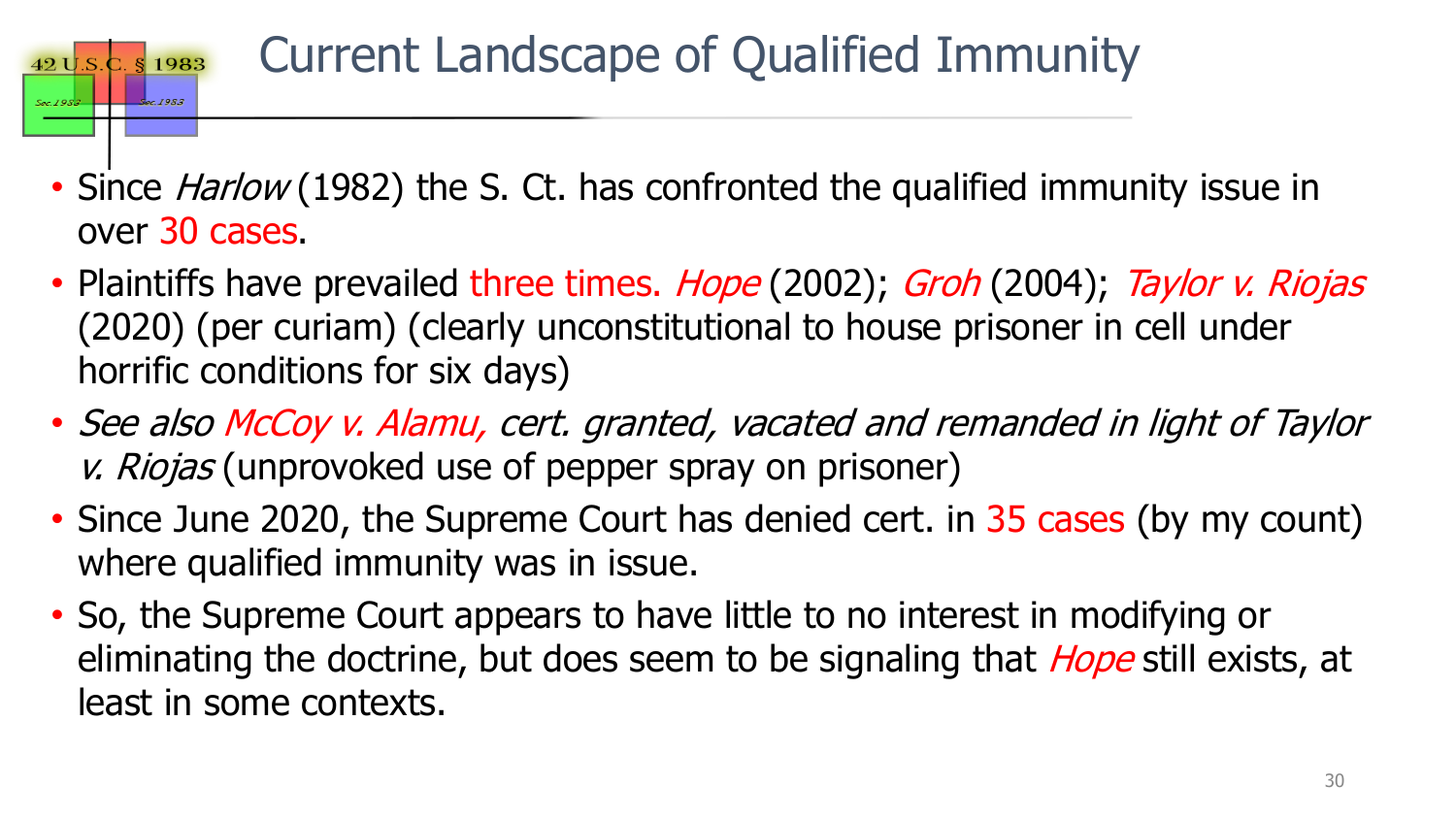

### Current Landscape of Qualified Immunity

- See Ramirez v. Guadarrama (5th Cir. 2021) (Willett, J., joined by Graves and Higginson, JJ., dissenting from the denial of rehearing en banc)
- In recent months, the Court has signaled a subtle, perhaps significant, shift regarding qualified immunity, pruning the doctrine's worst excesses.
- The Justices delivered that message in back-to-back cases, both from this circuit and both involving obvious, conscience-shocking constitutional violations. (Taylor and McCoy)
- While these quiet, 'shadow docket' actions may not portend a fundamental rethinking of qualified immunity, the Court seems determined to dial back the doctrine's harshest excesses.
- If not reconsidering, the Court is certainly recalibrating.
- (My comment: Note that *Hope, Taylor, and McCoy* all involve claims under 8th Amendment, not 4th or 14th Amendments.)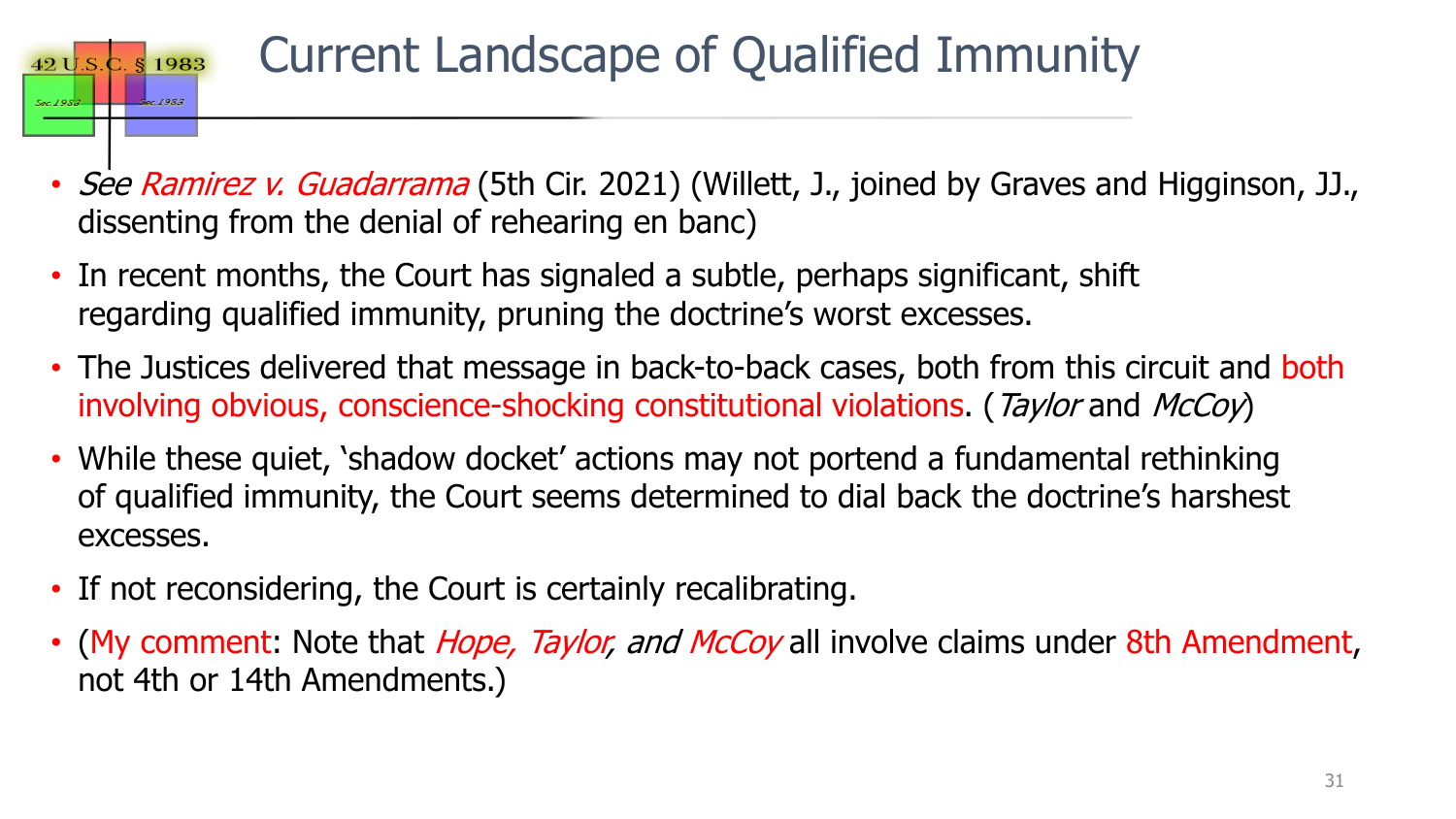• Qualified immunity is an affirmative defense. *Gomez v. Toledo* (1980)

 $42 \mathrm{U.S.}$ 

Sec. 1983

 $2.51983$ 

- But, once raised, some courts hold that the burden then shifts to the **Plaintiff** to show that the right allegedly violated was clearly established. See, e.g., Lachance v. Town of Charlton (1st Cir. 2021); *Joseph v. Bartlett* (5th Cir. 2020); *Corbitt v. Vickers* (11th Cir. 2019); Daugherty v. Sheer (D.C. Cir. 2018); Felarca v. Birgeneau (9th Cir. 2018); Becker v. Bateman (10th Cir. 2013); Mannoia v. Farrow (7th Cir. 2007); Gardenhire v. Schubert (6th Cir. 2000).
- Other courts place burden on **Defendant**. See, e.g., Mays v. Sprinkle (4th Cir. 2021); Slater v. Deasey (9th Cir. 2019); Outlaw v. City of Hartford (2d Cir. 2018); Halsey v. Pfeiffer (3d Cir. 2014); Henry v. Purnell (4th Cir. 2007); DiMarco-Zappa v. Cabanillas (1st Cir. 2001).
- But note that the ultimate QI question presents a question of law. Thus, a court should "use its 'full knowledge of its own [and other relevant] precedents." *Elder v. Holloway* (U.S. 1994)
- See also Williams v. Hanson (10th Cir. 2021) (Our review is not limited to the opinions cited by [plaintiff]. . . . [W]e are conducting de novo review of a legal issue, which requires consideration of all relevant case law.)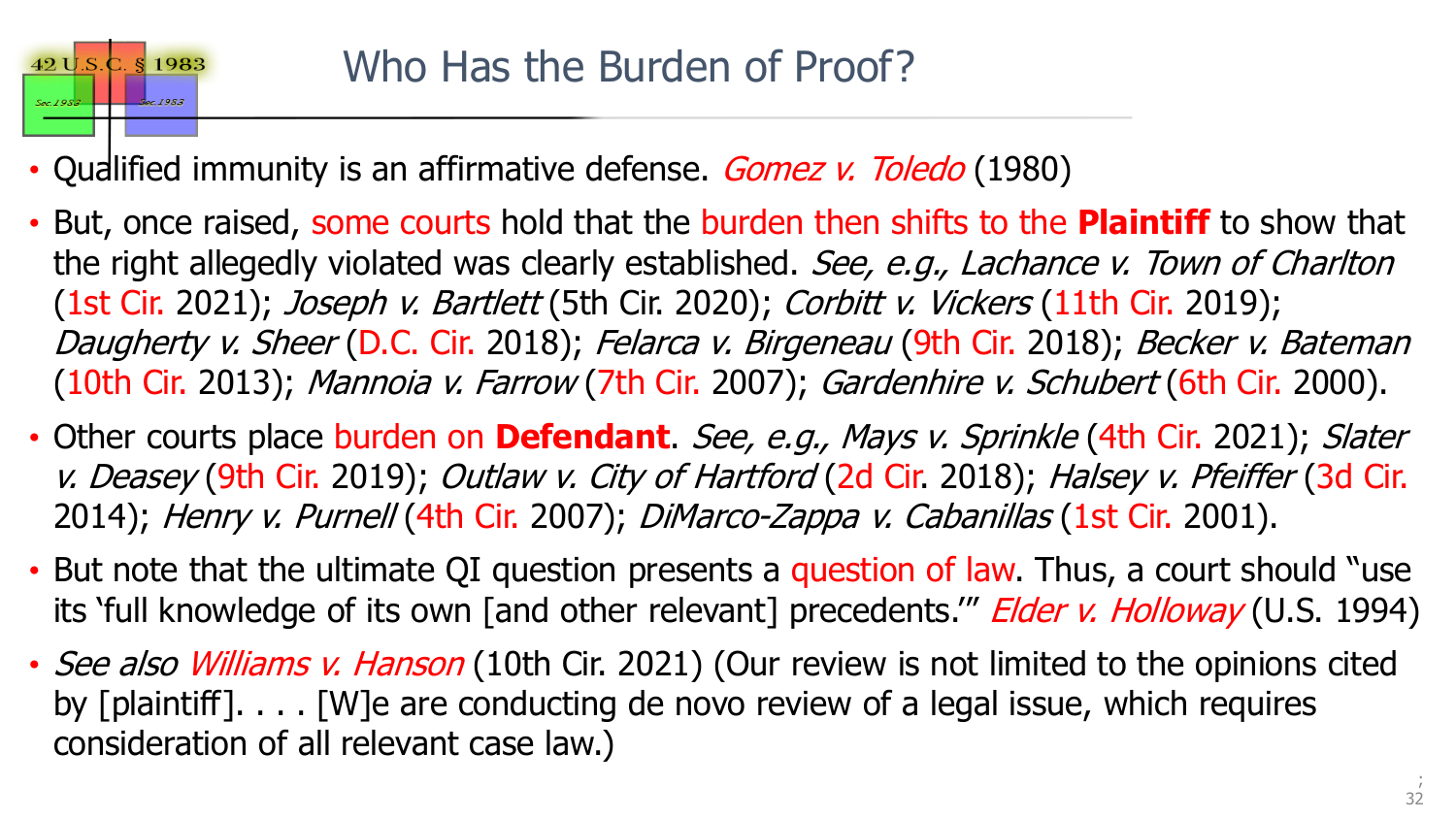

• Wilson v. Layne (1999) suggests:

 $42 \text{ U.S.}$ 

Sec. 1983

 $2.51983$ 

- Decisions of Supreme Court
- Controlling authority from jurisdiction: Court of Appeals/highest court of state
- Law of other jurisdictions: consensus of persuasive authority
- But, the Supreme Court recently has reserved judgment on the question whether decisions of a federal court of appeals are a source of clearly established law for purposes of qualified immunity analysis. See Rivas-Villegas v. Cortesluna, City of Escondido v. Emmons, Kisela v. Hughes, D.C. v Wesby, Taylor v. Barkes, City & Cnty. of San Francisco, Cal. v. Sheehan, Carroll v. Carman, Reichle v. Howards
- "Assuming for the sake of argument that a right can be 'clearly established' by circuit precedent despite disagreement in the courts of appeals, …."
- DC v. Wesby (2018) (We have not yet decided what precedents--other than our own-- qualify as controlling authority for purposes of qualified immunity.)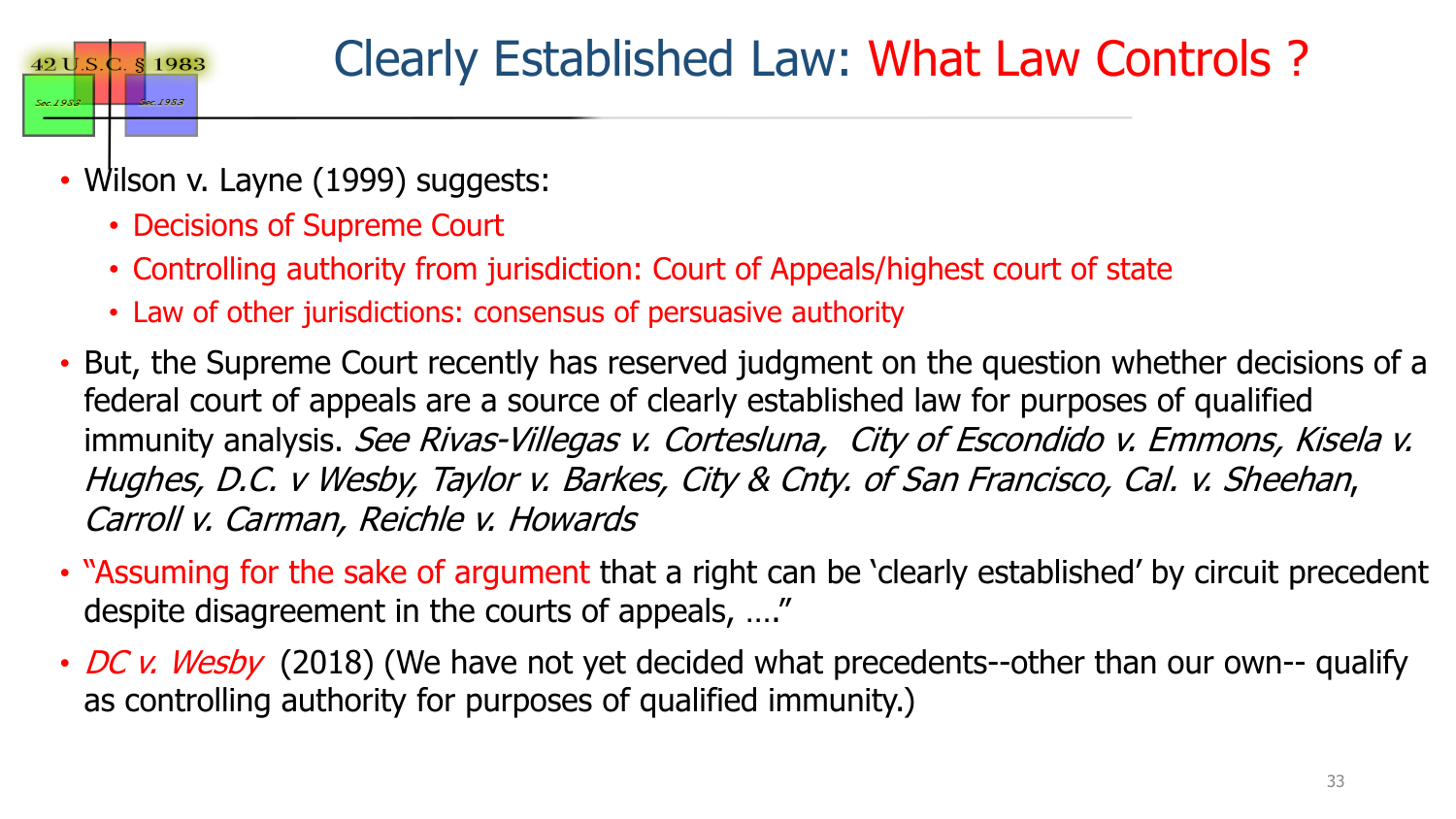• Gordon v. County of Orange (Gordon II) (9th Cir. 2021)

42 U.S.

Sec. 1983

§ 1983

- The plaintiff 'bears the burden of showing that the rights allegedly violated were clearly established.'
- However, because resolving whether the asserted federal right was clearly established presents a pure question of law, we draw on our 'full knowledge' of relevant precedent rather than restricting our review to cases identified by the plaintiff.
- Ultimately, the prior precedent must be "controlling"—from the Ninth Circuit or Supreme Court—or otherwise be embraced by a "consensus" of courts outside the relevant jurisdiction.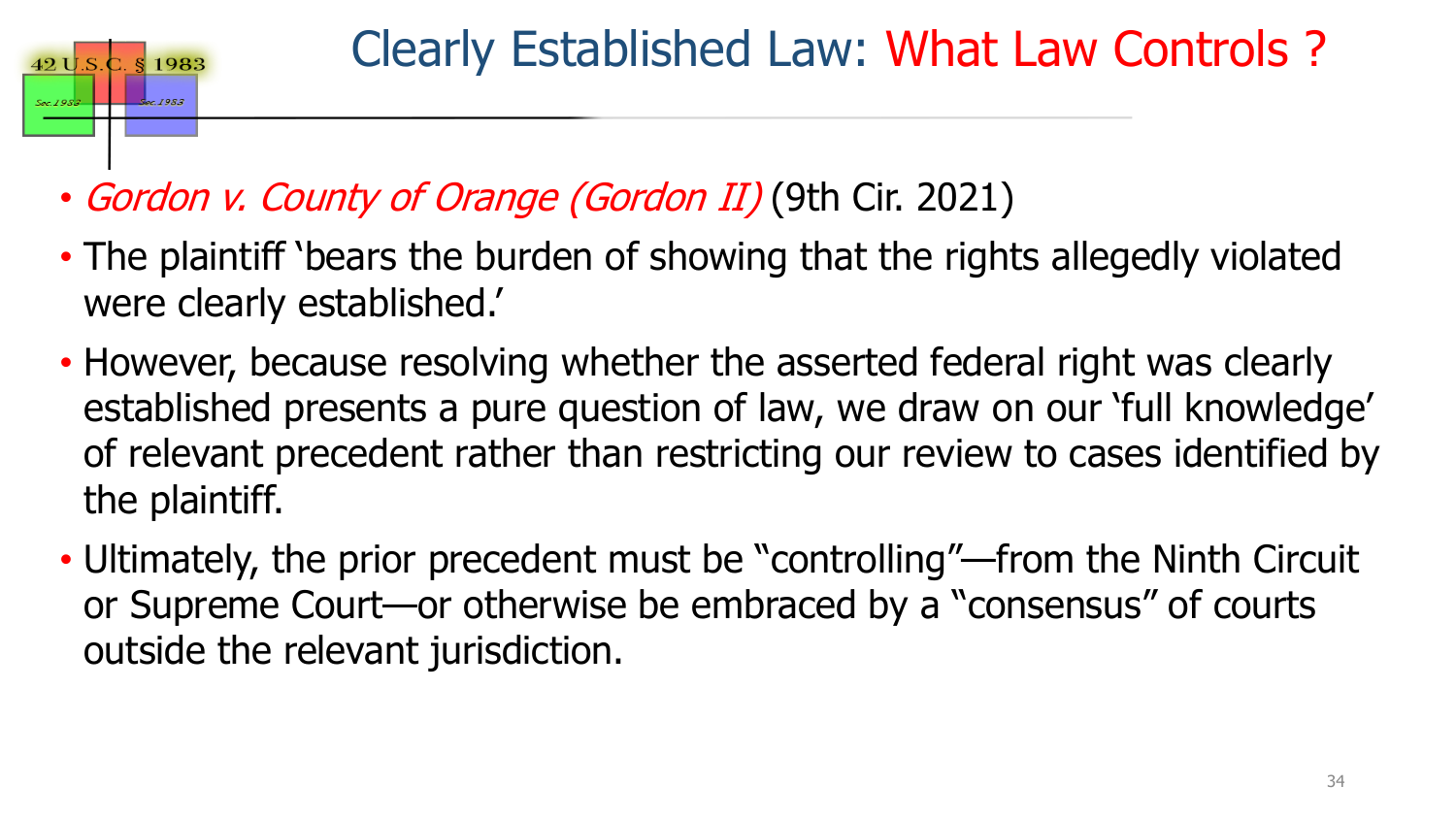### Clearly Established Law: What Law Controls ?

### • See also Ballentine v. Tucker (9th Cir. 2022)

 $42U.S$ 

§ 1983

- Tucker argues that the law was not clearly established at the time of his conduct in 2013 because the Supreme Court's decision in *Nieves* did not clarify the appropriate standard for First Amendment retaliation claims until 2019.
- But a right can also be clearly established by this circuit's precedent.
- A reasonable officer in Detective Tucker's position had fair notice that the First Amendment prohibited arresting Plaintiffs for the content of their speech, notwithstanding probable cause.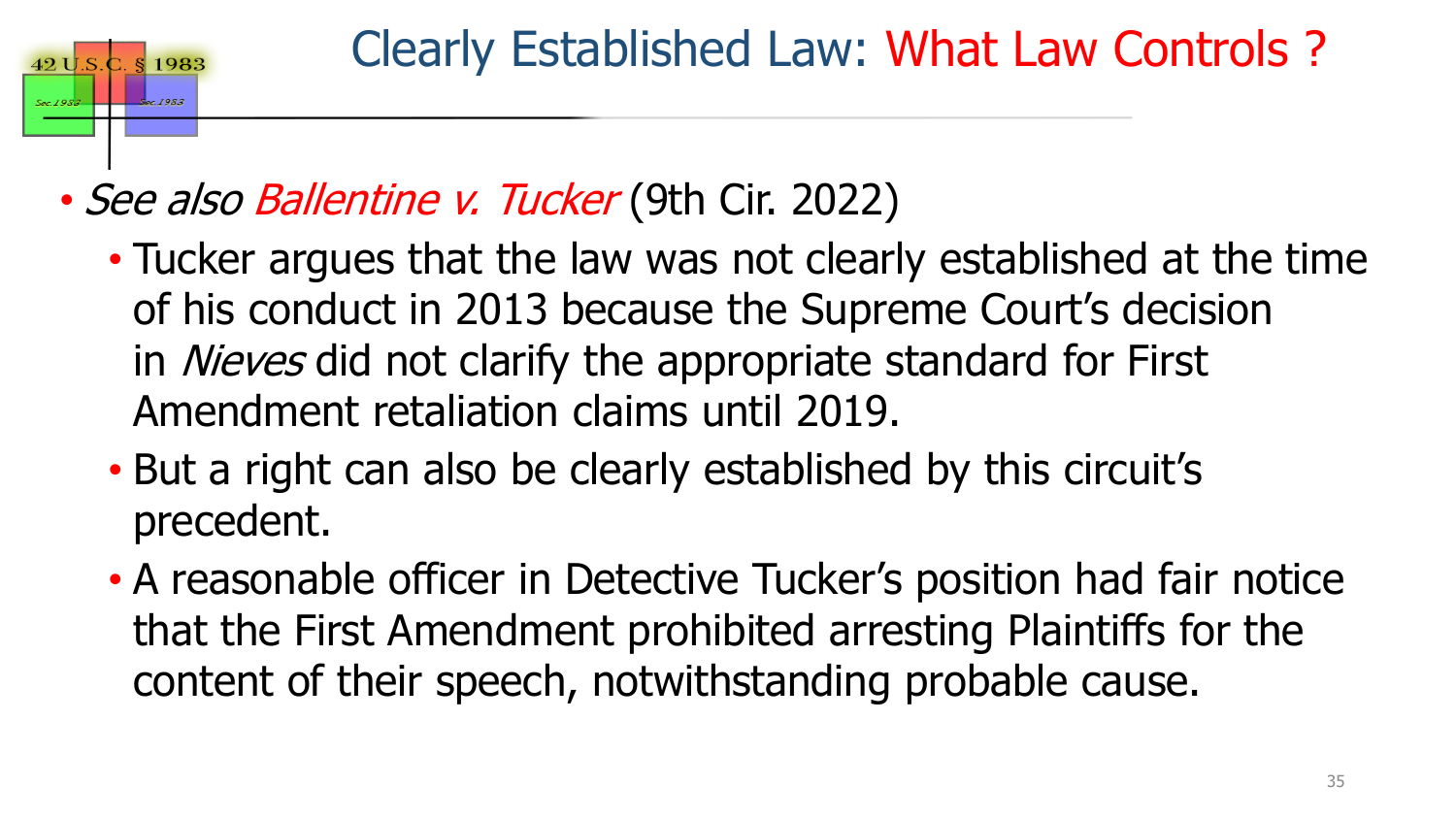### $2.51983$ Pearson v. Callahan (2009) (unanimous Court)

- Previously, *Wilson-Saucier* sequencing:
	- Required courts to (1) decide whether P asserted the violation of a constitutional right, and (2) determine whether the identified right was clearly established at time of challenged conduct.
	- Pros: rights were articulated, constitutional standards established
	- Cons: resulted in "unnecessary" constitutional "holdings" (dicta?)
- *Pearson v. Callahan* (2009)

 $42U.S.$ 

Sec. 1983

- Rejects the "rigid order of battle"
- Allows courts to jump to second prong without deciding "merits" question
- D.C. v. Wesby (2018): We continue to stress that lower courts 'should think hard, and then think hard again,' before addressing both qualified immunity and the merits of an underlying constitutional claim.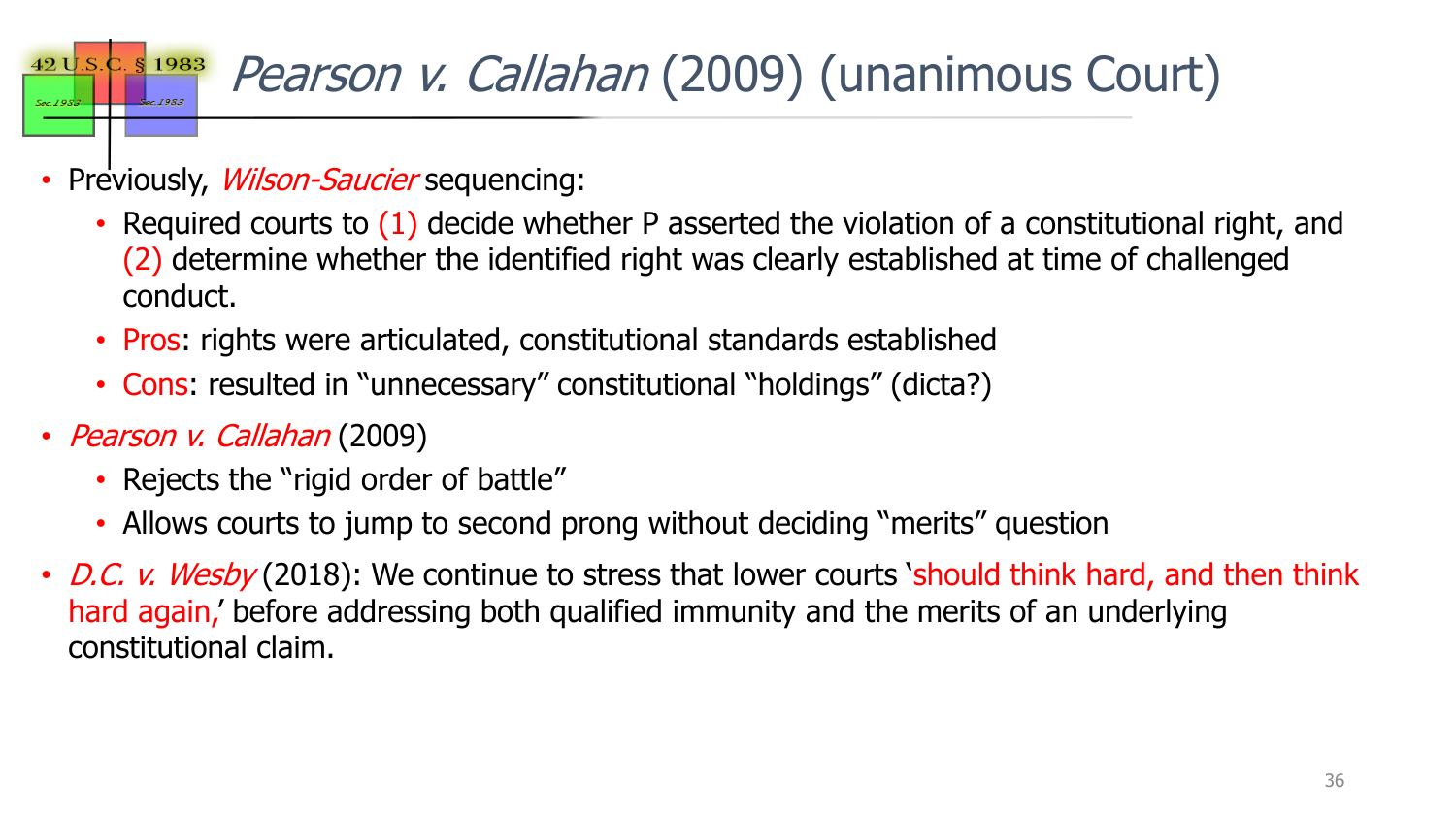#### § 1983 Jumping to the Second Prong (or Not)

- In eleven of the cases between 2012-2018, the Court exercised its discretion to jump to the second prong of the qualified immunity analysis, granting qualified immunity because the law was not clearly established and leaving unresolved the "merits" question of prong one.
- And, in two recent per curiam decisions, the Court also disposed of cases on second prong:
	- *Rivas-Villegas v. Cortesluna* (2021) (per curiam)

 $42U.S$ 

- To show a violation of clearly established law, Cortesluna must identify a case that put Rivas-Villegas on notice that his specific conduct was unlawful. Cortesluna has not done so.
- City of Tahlequah, Oklahoma v. Bond (2021) (per curiam)
	- We need not, and do not, decide whether the officers violated the Fourth Amendment in the first place, or whether recklessly creating a situation that requires deadly force can itself violate the Fourth Amendment.
	- On this record, the officers plainly did not violate any clearly established law.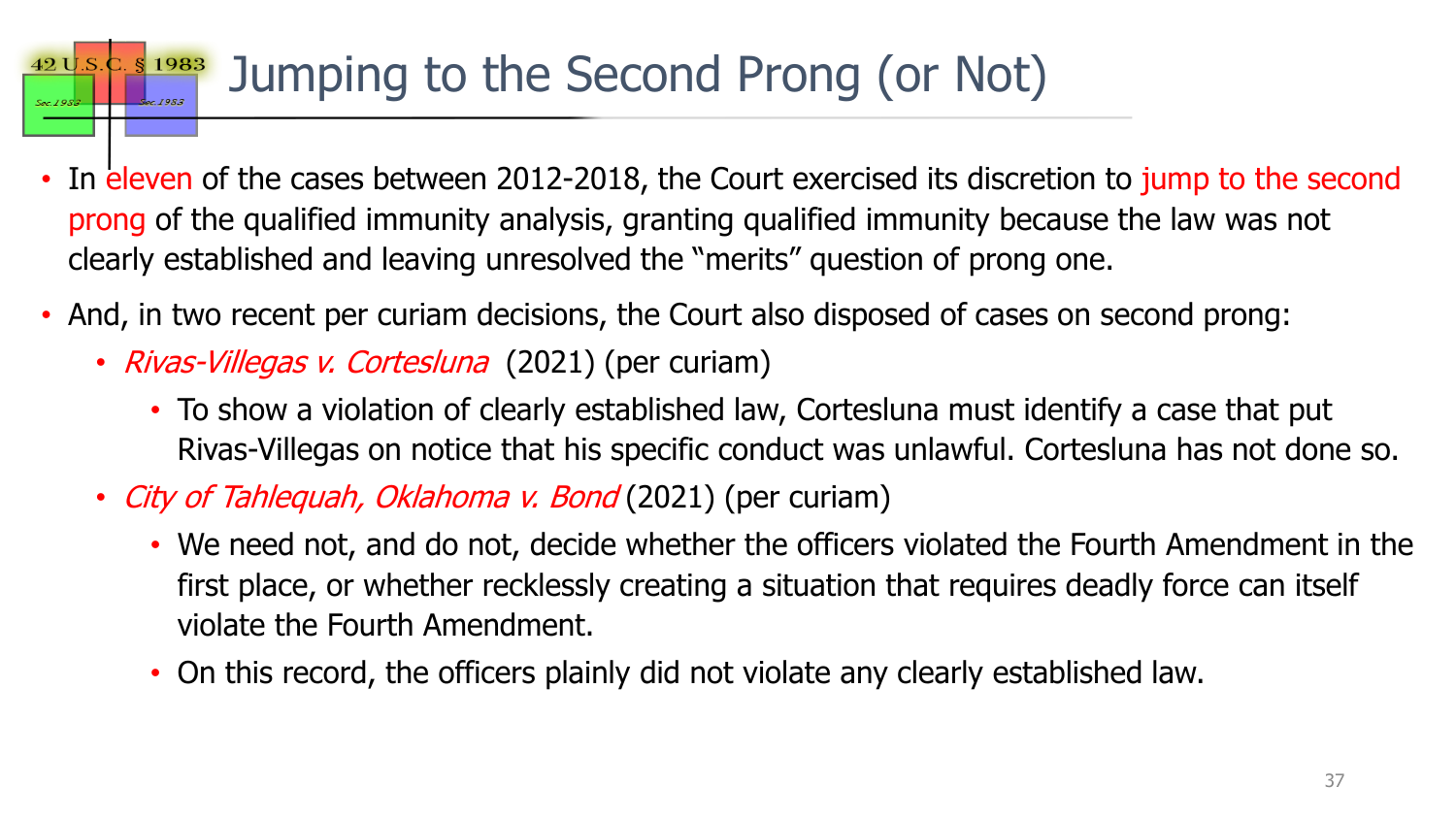#### How Clear must Clearly Established Law Be? **§** 1983

### **Clearly Established Law**: Defining the Contours of the Right?

• Hope v. Pelzer (2002), Taylor v. Riojas (2020)

 $42U.S.$ 

- Cases with fundamentally or materially similar facts not required so long as officer had "fair warning" that conduct was unconstitutional.
- Saucier, Brosseau, al-Kidd, Mullenix, Pauly, Wesby, Kisela, Escondido, City of Tahlequah v. Bond, Rivas-Villegas v. Cortesluna
	- **Emphasis on specific context of case, situation officer** confronted, law that "squarely governed" and placed the statutory or constitutional question beyond debate for every reasonable officer.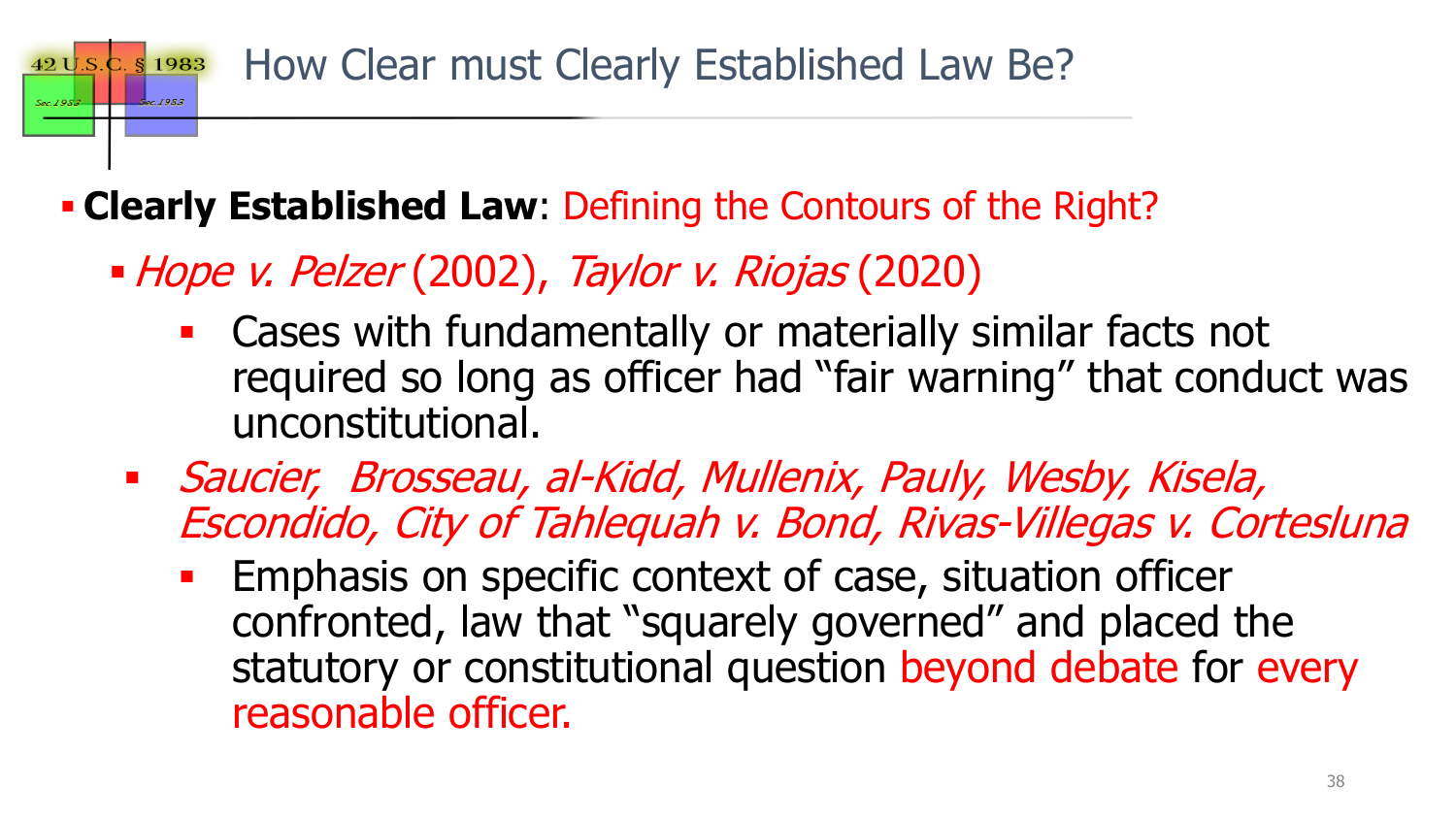### Post-Kingsley Cases Addressing QI

- Sandoval v. County of San Diego (9th Cir. 2021) (detainee's medical needs claim)
- The focus is on the standards governing the defendant's conduct, not legal arcana.
- Consistent with this purpose, the qualified immunity analysis remains objective even when the constitutional claim at issue involves subjective elements.
- We are not aware of a single case in which we have examined the defendant's mental state in assessing the clearly established law prong of QI.
- In sum, . . . when the governing law has changed since the time of the incident, we apply the current law to determine if a constitutional violation took place under the first prong of qualified immunity analysis, and the second prong remains what it has always been: an objective examination of whether established case law would make clear to every reasonable official that the defendant's conduct was unlawful in the situation he confronted.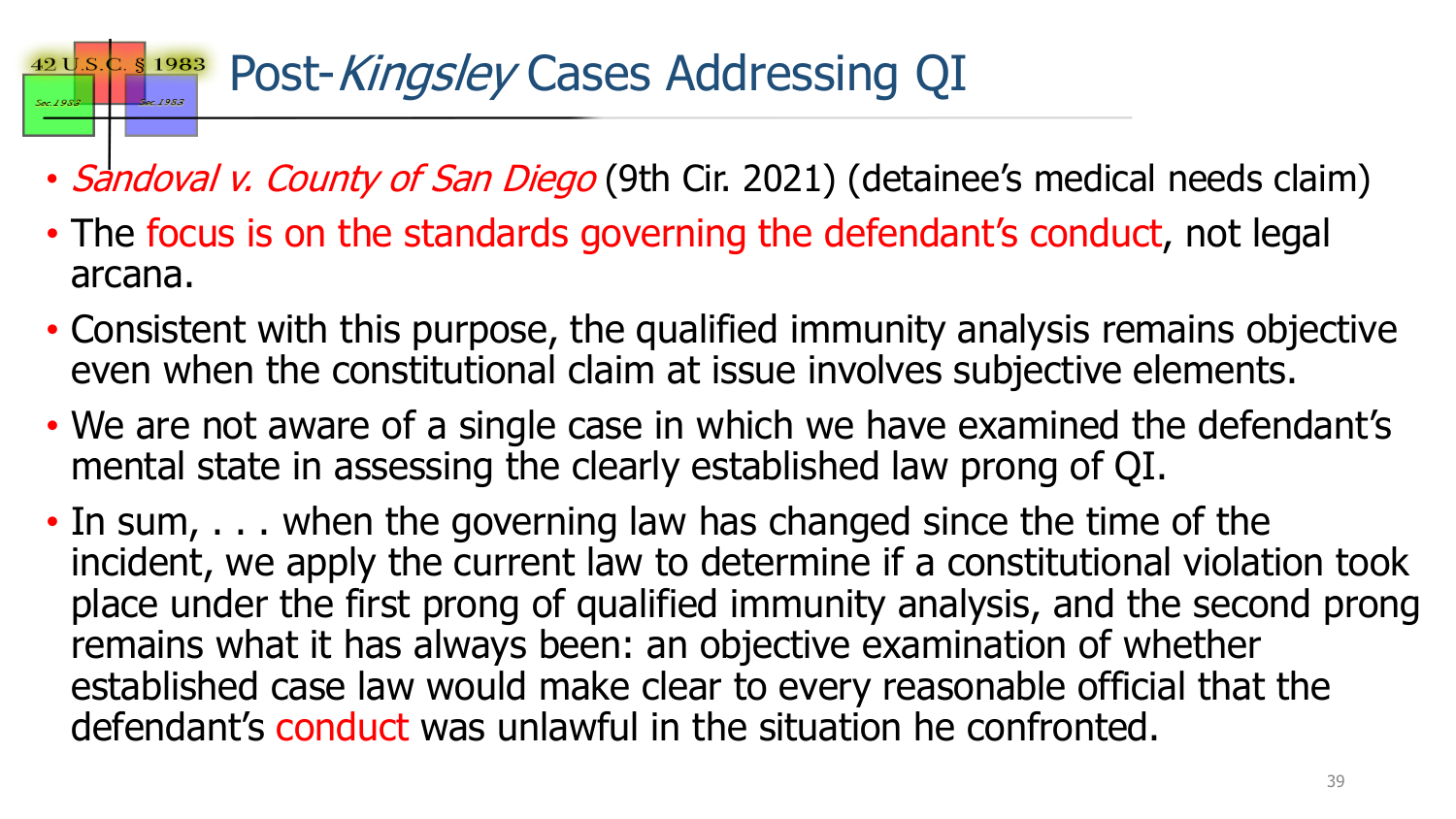### Post-Kingsley Cases Addressing QI

- Majority notes that several other circuits have concluded that because the clearly established law prong focuses objectively on whether it would be clear that the defendant's conduct violated the Constitution, lack of notice regarding the mental state required to establish liability has no bearing on the analysis.
- Miranda-Rivera v. Toledo-Davila (1st Cir. 2016)
- Kingsley v. Hendrickson (7th Cir. 2015) (on remand from the Supreme Court)
- Hopper v. Plummer (6th Cir. 2018)
- **\*But, as dissent in Sandoval notes, references to these 3 cases involved** excessive force claims not claims of deliberate indifference to serious medical needs.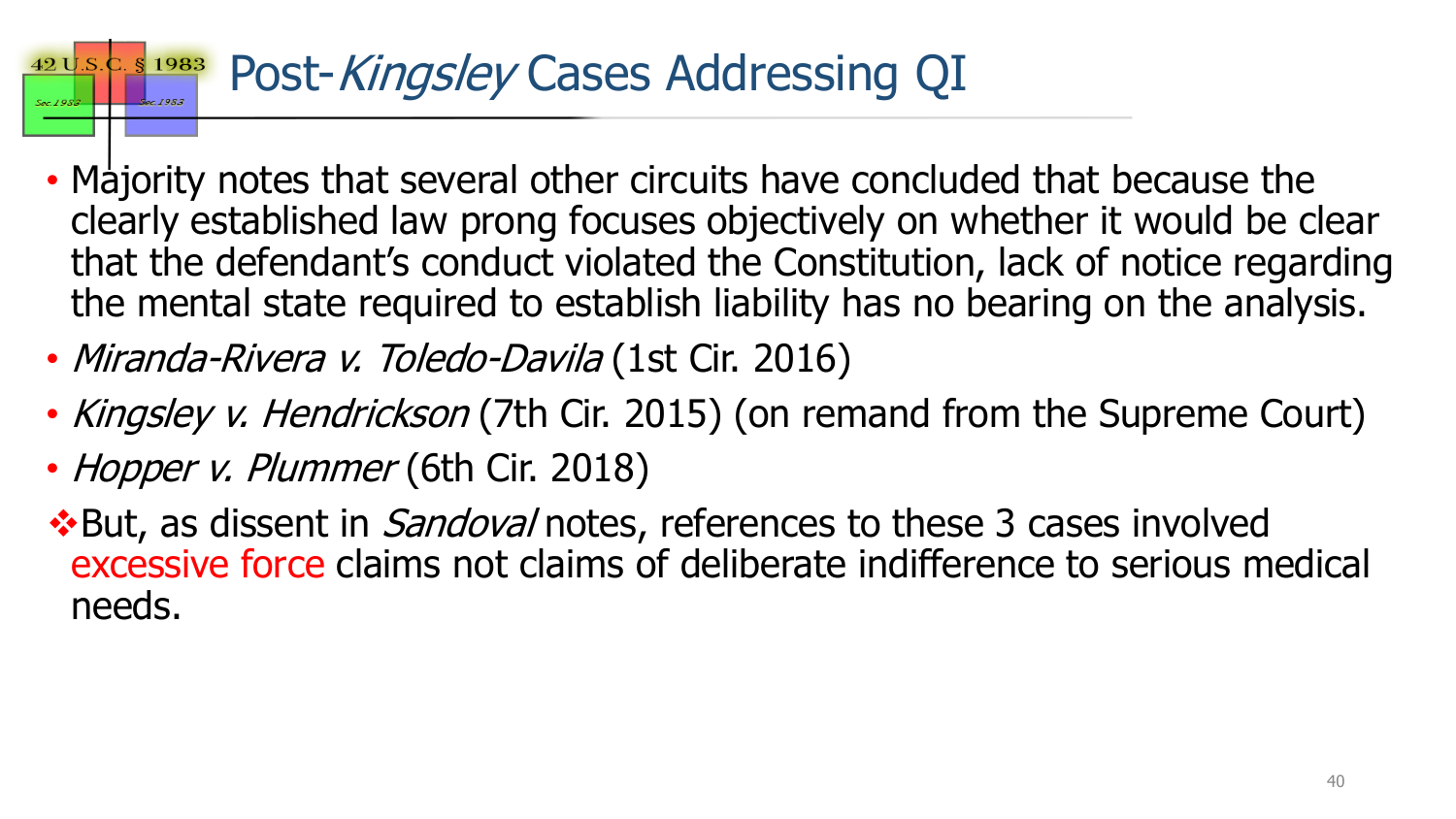#### Post-Kingsley Cases Addressing QI 42 U.S. § 1983 Sec. 1983

- But see *Sandoval* (Collins, J., dissenting in part)
- The majority errs—and expressly creates a circuit split—in reaching the oxymoronic conclusion that a county employee who did not even violate the law at the time he or she acted can nonetheless be said to have violated *clearly established* law at that time.
- Because then-existing law required subjective awareness of a serious medical need, it follows that a nurse who, at the time, did not *subjectively* apprehend Sandoval's serious medical needs is entitled to qualified immunity.
- Put simply, a nurse who did not violate then-existing law cannot possibly be said to have violated clearly established law, and such a nurse is therefore entitled to qualified immunity.
- The majority's position is directly contrary to that of the Third, Eighth, and Tenth Circuits. (Kedra v. Schroeter (3d Cir. 2017); Hall v. Ramsey County (8th Cir. 2015); Quintana v. Sante Fe County Bd. of<br>Commr's (10th Cir. 2020)
- See also Monaco v. Sullivan (2d Cir. 2018) (not reported)
	- *Darnell* was decided in 2017 and thus could not have clearly established that reckless medical treatment amounts to deliberate indifference at the time Packard treated Monaco.
	- Because Packard did not violate clearly established law when he treated Monaco in 1998, the district court did not err in granting summary judgment on this claim.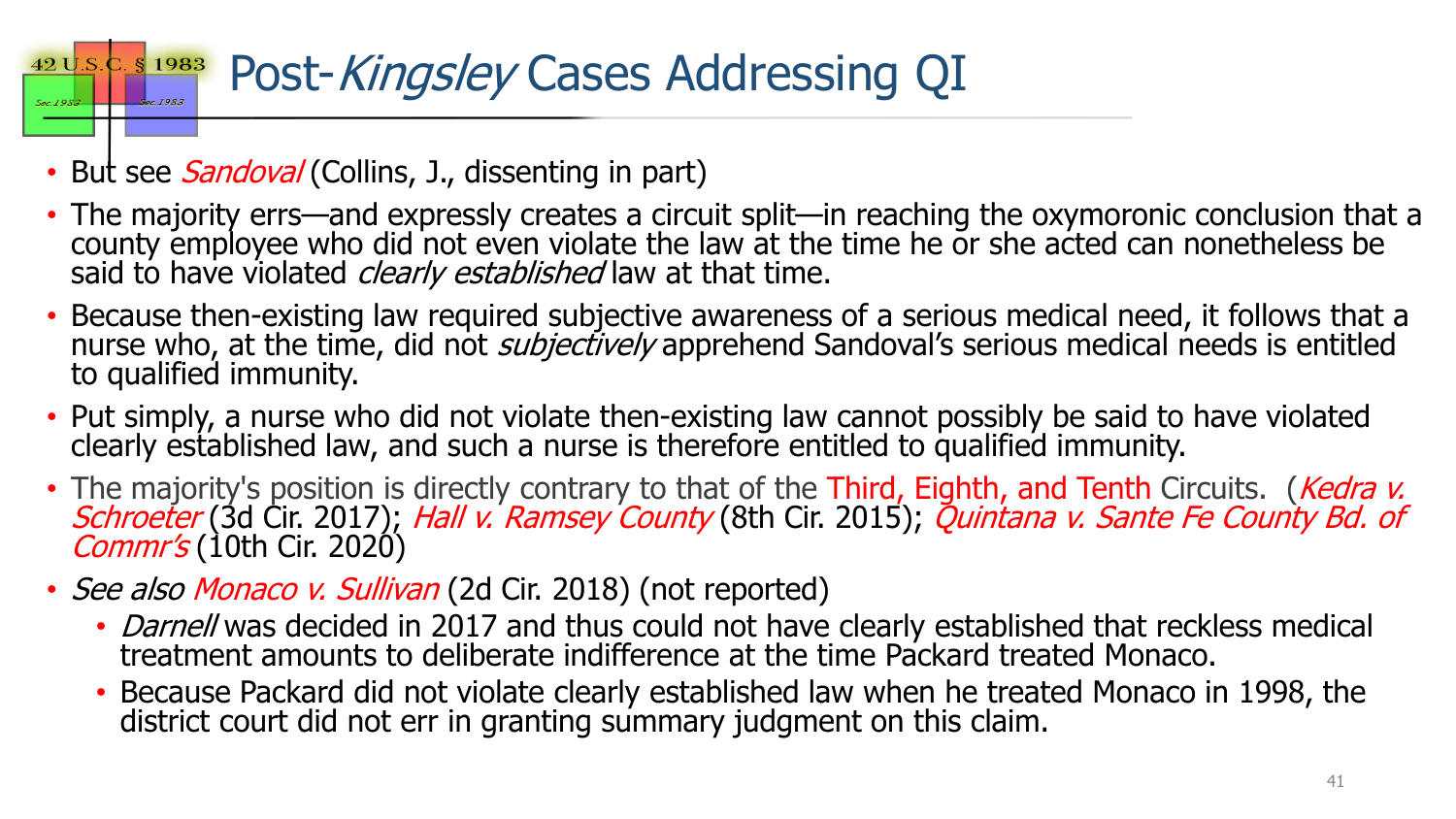#### $2. \,$ § 1983 Are Private Actors Entitled to Assert Qualified Immunity?

- Richardson v. McKnight (1997)
	- Employees of private prison management corporation not entitled to QI
- Filarsky v. Delia (2012)

 $42U.S.$ 

- Private attorney retained by the City to assist in conducting an official investigation into potential wrongdoing entitled to QI
- *Estate of Clark v. Walker* (7th Cir. 2017)
	- Privately employed nurse working at County Jail not entitled to QI. (same for doctors)
- McCullum v. Tepe (6th Cir. 2012)
	- Privately employed doctor working for state prison not entitled to QI.
- *Estate of Lockett v. Fallin* (10th Cir. 2016)
	- •Private doctor hired to assist in execution of prisoner entitled to QI.